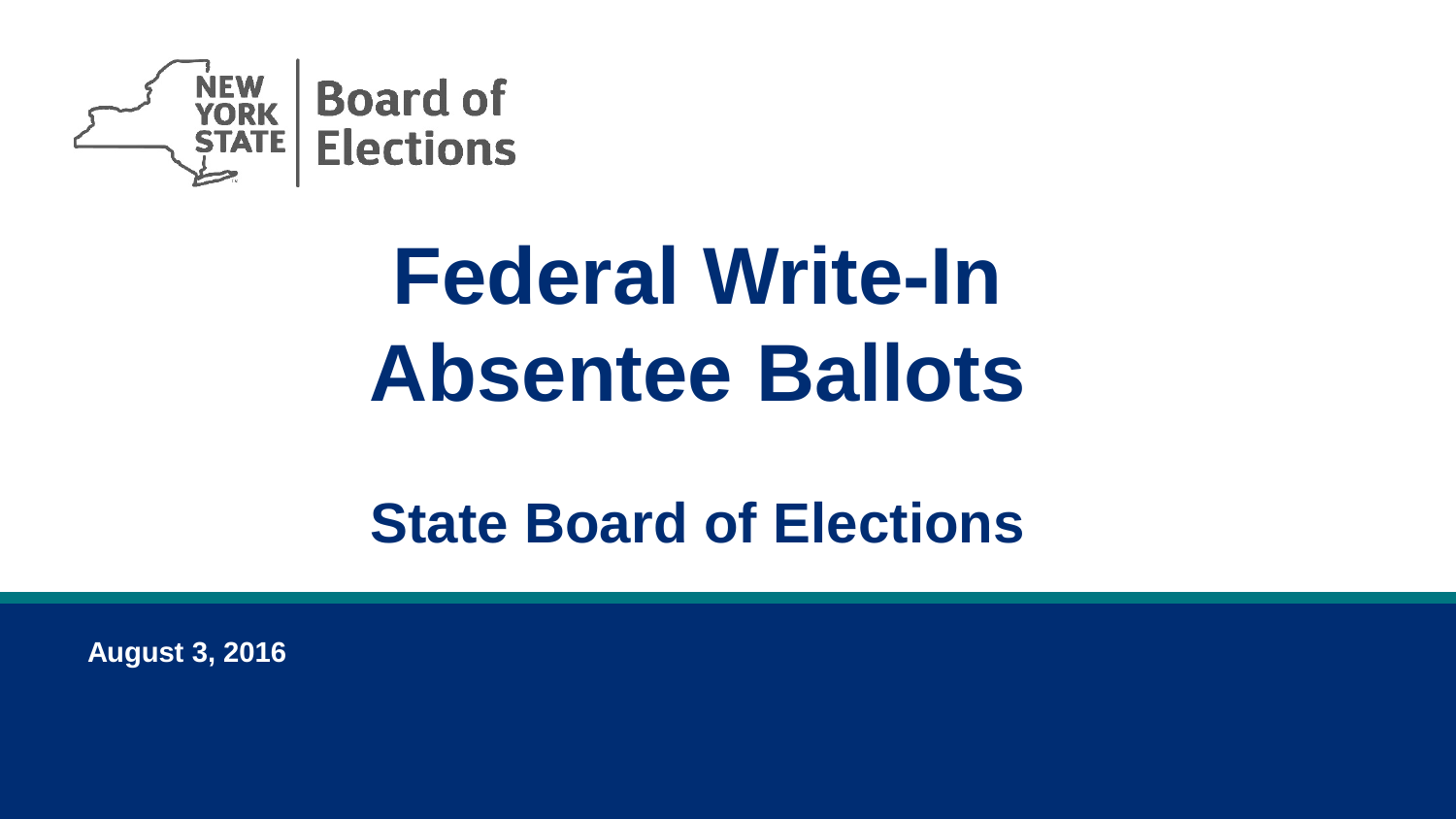## **What's a FWAB?**

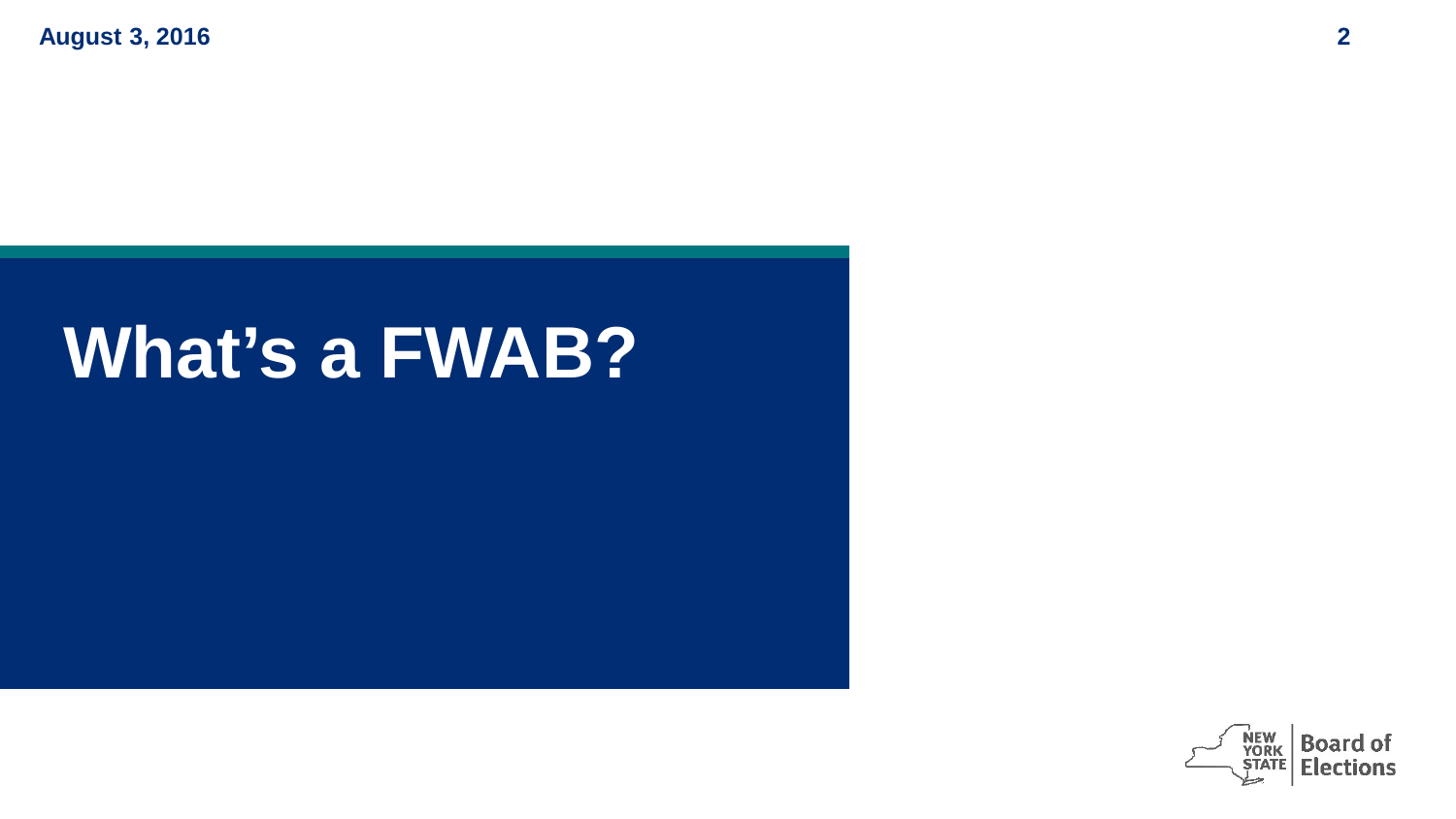#### **What's a FWAB?**

 Although primarily used as a backup ballot for voters who have timely applied for an absentee ballot but who have not yet received it, the **Federal Write-In Absentee Ballot (FWAB)** can also be used to register a voter and/or act as a request for an absentee ballot.

 The concept of the FWAB was created as part of the **Uniformed and Overseas Citizens Absentee Voting Act (UOCAVA)**.

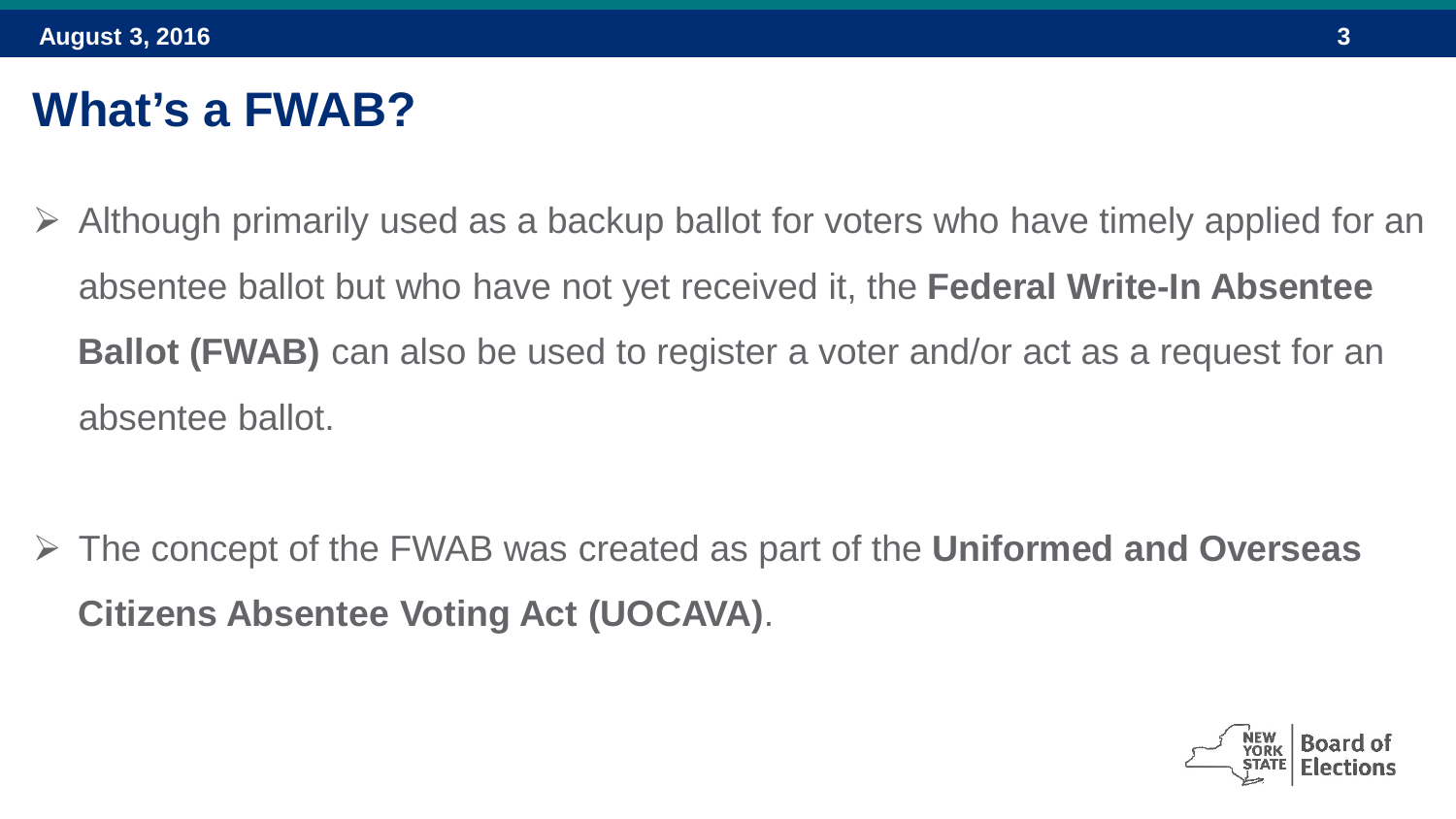# **Who Can Use a FWAB?**

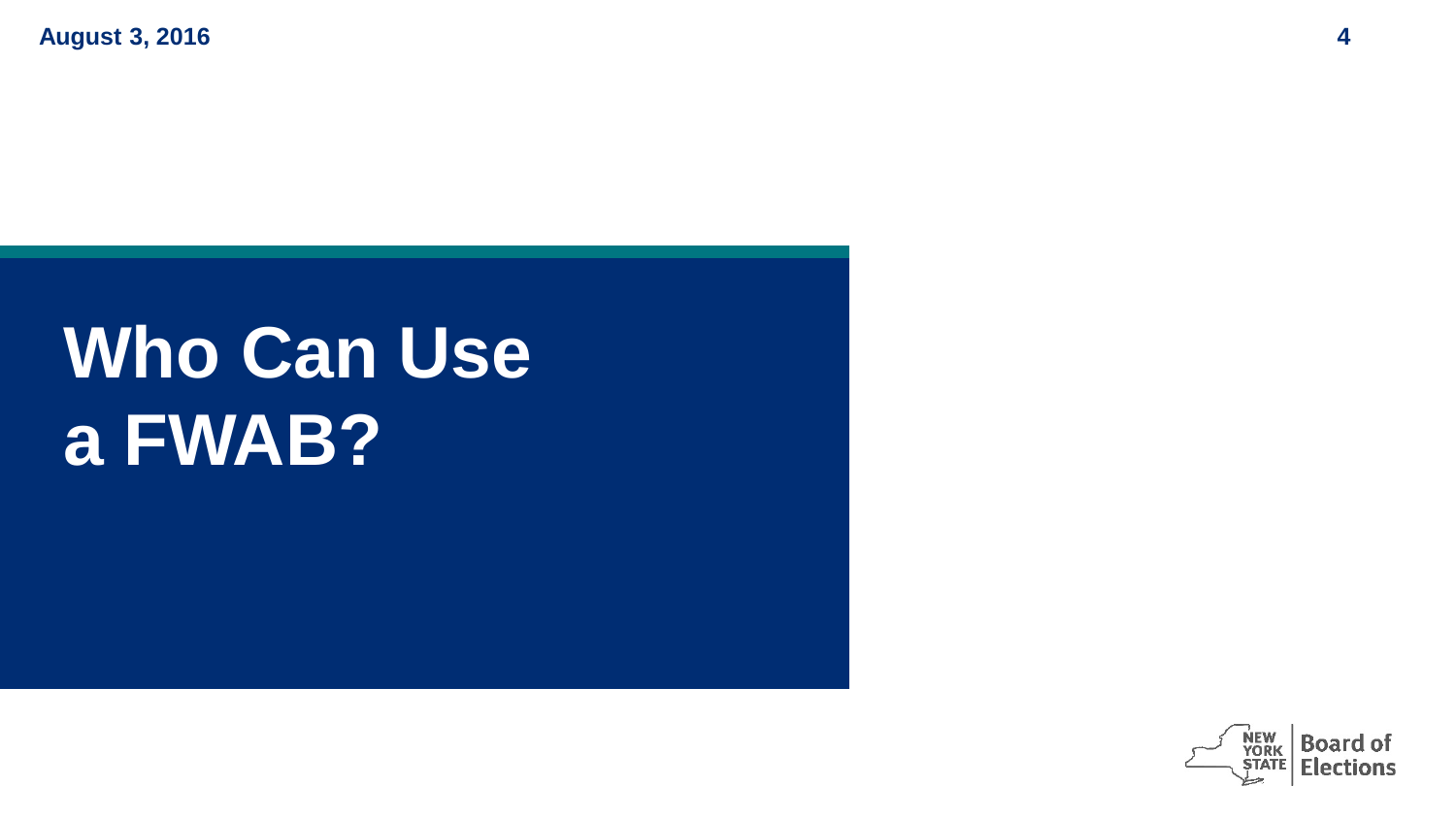#### **Who Can Use a FWAB?**

- **► UOCAVA Voters** 
	- $\triangleright$  Military (both overseas and domestic)
	- $\triangleright$  Special Federal (U.S. Citizens residing overseas)
- **► Civilian Absentee Voters** 
	- $\triangleright$  Only if they are outside of the U.S.

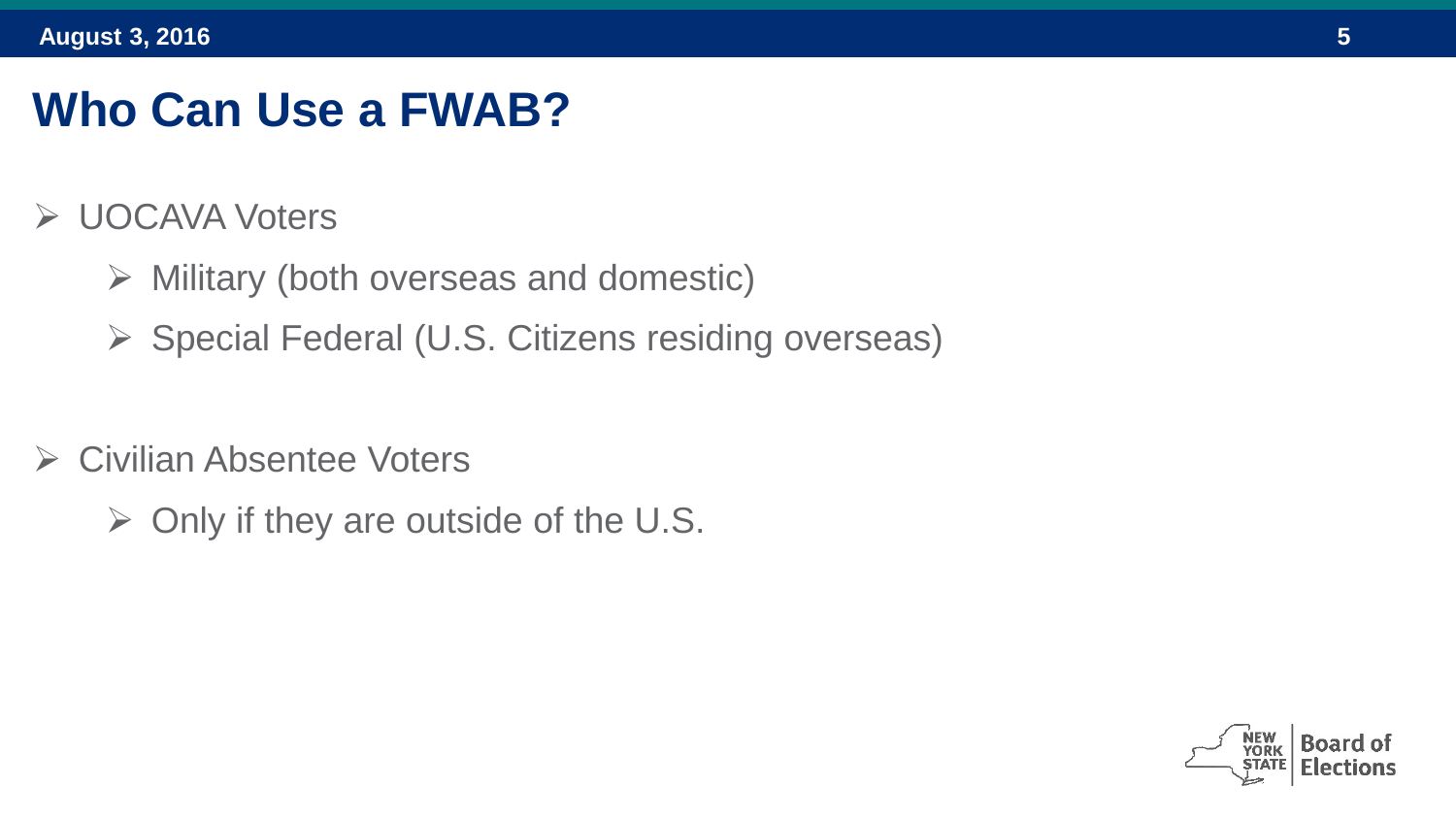# **Sections of the FWAB**

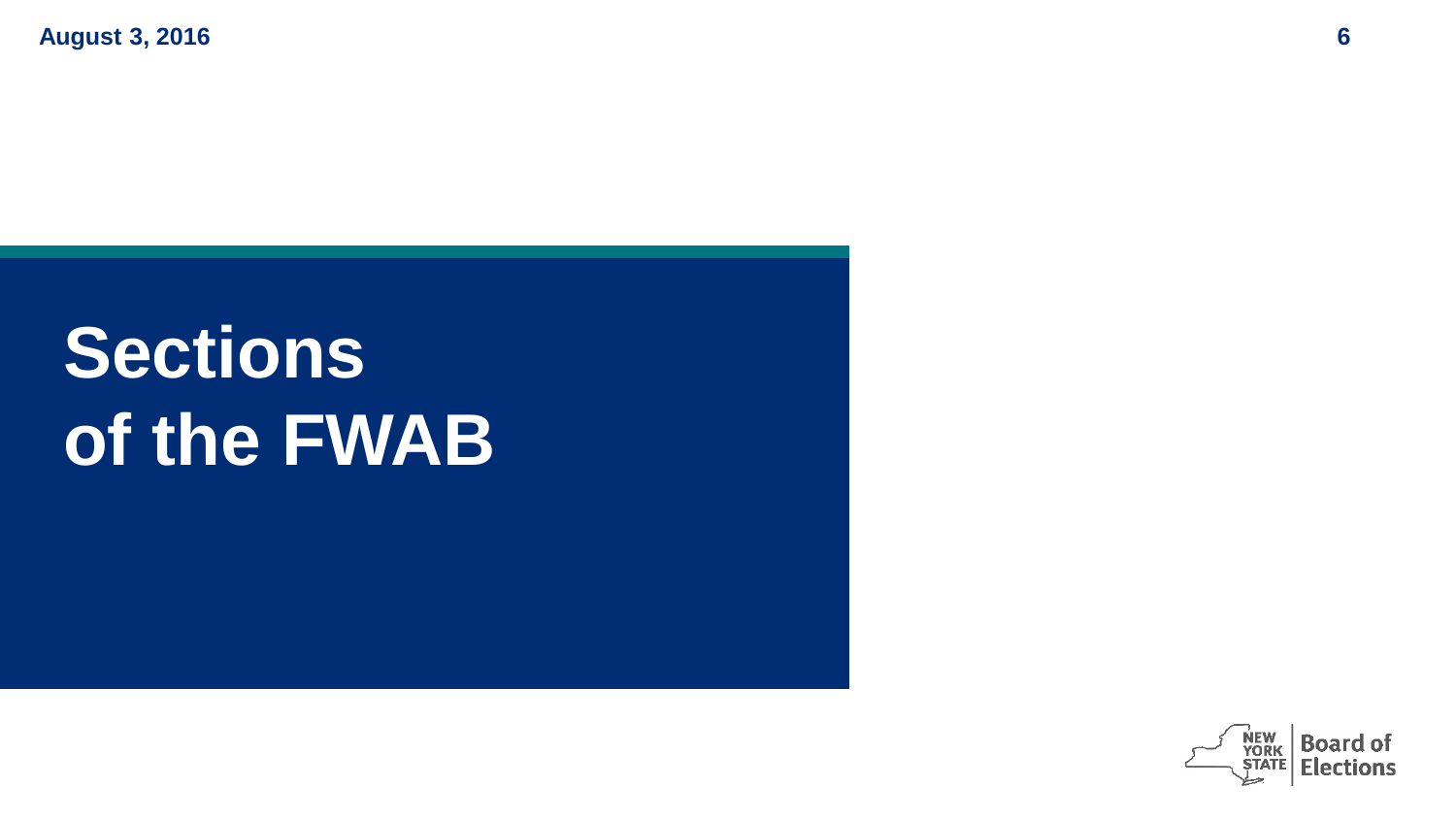#### **Sections of the FWAB**

- $\triangleright$  The FWAB contains three main parts:
	- $\triangleright$  Instructions

#### Federal Write-in Absentee Ballot (FWAB) For any questions about this form, consult the Voting Assistance Guide evalable in hard copy or For absent Uniformed Service members, their families, and citizens residing outside the U.S. on FVAP.gov or your Voting Assistance Officer. Instructions for Voter's Declaration & Mirmation Instructions for Official Federal Write-In Absentee Ballot The gray numbers and instructions below correspond to the gray numbered To yote, wite in either a candidate's name or a political party for each boxes on the face of the form. office. Vour State may allow until in site is State and local abortone in the Arklendum section of this hallot. If you submit the FWAR and later receive In most States, you must have recistered and recreated anyour State ballot you should make every reasonable effort to inform your sheerine ballot from your voting jurisdiction to use this form. If you local election office and return your State ballot. have not done this, you cannot use this form unless your State allows what recisionize via the FWAR. If your State does not allow Orang Olaton allows you to panel your England Willia, in Abganton Ballot uncerting manipular for contacciation this forms and uncertains not already. electronically after printing, signing and scanning. submitted a Federal Post Card Anglication or recistered/requested an absentee ballot by other means, your FWAB will not be counted. To return by mail, fold the ballot. Put it in a blank envelope, seal the envelope, and mark it "Security Envelope." This security envelope keeps The classification were homes may determine in which election(s) sourcede releate you will be allowed to yote. Choose the one that best represents your current situation. Put the security envelope and the Declaration / Affirmation form into a larger envelope together. Seal the larger envelope. The information you enter for your name should match the information unconsect to register to unter The local election official To send your belot who receives this form will match this to your voter recistration · For non-U.S. mailing, put the correct amount of local postage in the information. top right corner on the front of the large envelope. While most States allowanc to enter either your Driver's License. - In the unperiod corner entervoir corner consider military or number or the last 4 digits of your Social Security Number, some overseas mailing address and the election date. will invesidate this form without your full RRN. Check your Rtate's . Under "To," enter the name and mailing address of the local election pages in the Voting Assistance Guide on FVAP.gov to see if your State requires the full SSN. official to whom you are sending the packet. It must be the same local election office where you sent your request for an absentee Also, many States ask that you provide your race or ethnic group in *<u>Seattless</u>* order to demonstrate that they are complying with the Voting Rights Act and the National Voter Registration Act. **Agency Disclosure Statement** If there are questions about your form, local election officials The public reporting burden for this collection of information is estimated to average 15 minutes per response, including the time will use this information to contact you. An email address is the for reviewing instructions, gathering and maintaining the data simplest and fastest way for them to do so. Your voting materials will be sent to the email addressies) that you provide here if you needed, and completing and reviewing the collection of information. request it and your State allows it. Include an alternate phone Send comments regarding this burden estimate or any other aspect of this collection of information, including suggestions for number in Box 0 if necessary. reducing the burden, to the Department of Defense, Washington If you want to vote in primary elections, most States require you to Headquarters Services, Executive Services Directorate, Information specify a political party. Management Division, 4800 Mark Center Drive, East Tower, Suite 02009. Alexandria, VA 22350-3100. [OMB CONTROL #0704-This determines the jurisdiction where you vote. For military voters 0502]. Respondents should be aware that notwithstanding any other the voting address is your legal U.S. residence. For overseas provision of law, no person shall be subject to any penalty for failing to efficiency this is narrath that I.R. address where you last lived. You completed to a collection of information if it does not display a currently do not need to have any current physical ties to this address. Do valid OMB control number. PLEASE DO NOT RETURN YOUR not use a post office box number. If the area has no street names, COMPLETED FORM TO THE ADDRESS ABOVE. enter the route number and box number. The address you enter here must match the address you used when you requested an **Privacy Act Statement** absentee bailot Authority. The authority to collect your personal information on this form comes from 42 USC 1973ff, "Uniformed and Overseas Citizens Enter the address where you want voting materials to be sent. Absentee Voting Act (UCCAVA)\* Voting materials will be sent to this address unless you enter a forwarding address in Bax 9. Principal Purpose: This form serves as a write in absentee ballot for elections for Federal office or other elections provided by State law or Enter anything here that would help ensure your ballot is accepted. special provisions for all persons covered by UOCAVA. Indicate your preferred method for receiving future ballots: email, online download, or fax if requested. You can always get your Routine Use(s): There is no retention of this information by the absentee ballot by mail. Check your State's pages in the Voting Federal government. Completed forms are sent by you to an Assistance Guide on FVAP.gov for anything your State may appropriate State election official. specifically require here. Disclosure: Your disclosure of personal information is voluntary. Affirmation Read this carefully. It is what you are acreeing to under oath However, failure to provide the requested information may result and penalty of periury by filling out and sending in this form. Some in the Federal Write- in Absentee Ballot not being recognized and States require that your form be witnessed. Check your State's therefore not counted. pages in the Voting Assistance Guide for your State's requirements **NEW Board o YORK**

**STATE**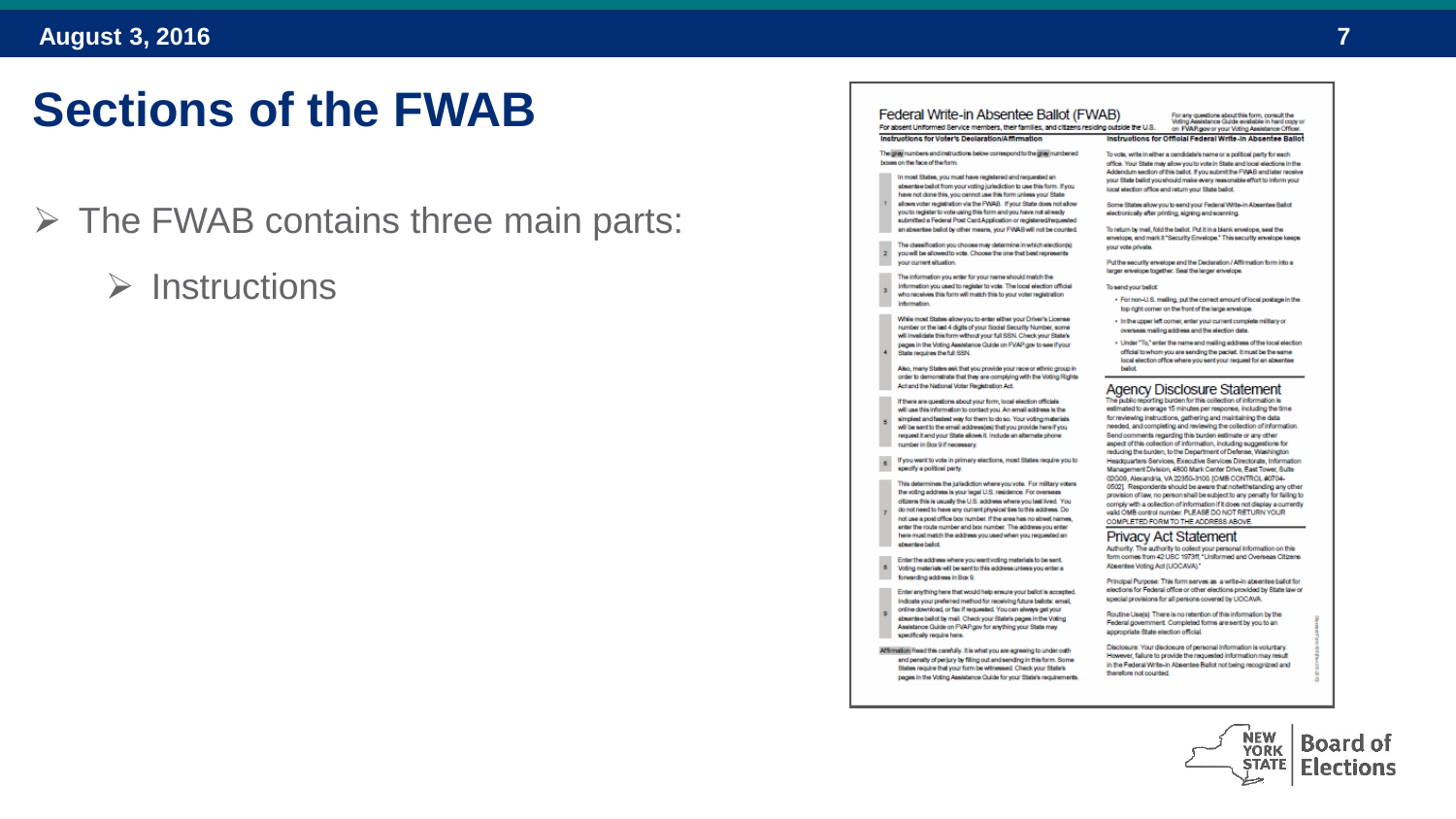#### **Sections of the FWAB**

- $\triangleright$  The FWAB contains three main parts:
	- $\triangleright$  Instructions
	- Voter's Declaration/Affirmation

| Qualification &                                                                   | ٠              | For absent Uniformed Service members, their families, and citizens residing outside the U.S.<br>Please print in black ink.<br>Have you sineady registered and requested an absentee ballot?<br><b>TYME</b> No                                   |
|-----------------------------------------------------------------------------------|----------------|-------------------------------------------------------------------------------------------------------------------------------------------------------------------------------------------------------------------------------------------------|
| Voter Registration<br>Many States Regins that you<br>be registered and request an |                | If you answer No, you can do this via the Federal Post Card Application, or in a few States, by marking the box below. Check your                                                                                                               |
| absentee ballot before using this<br><b>Angeles</b>                               |                | State's pages in the Voting Assistance Guide on FVAP gov to see if your State allows registration via this form.<br>I since went to register to vote and/or request an absentee ballot for all elections in which I am eligible to vote.        |
|                                                                                   |                | I am a member of the Uniformed Services or Merchant Marine on active duty OR [11] I am an eligible spouse or dependent.                                                                                                                         |
|                                                                                   | 2              | I am an activated National Guard member on State orders.                                                                                                                                                                                        |
| Classification<br>Make only 1 selection.                                          |                | I am a U.S. different residing outside the United States, and I intend to return.                                                                                                                                                               |
|                                                                                   |                | I am a U.S. dition residing outside the United States, and my return is not certain.                                                                                                                                                            |
|                                                                                   |                | I am a U.S. officen and have never resided in the United States.                                                                                                                                                                                |
|                                                                                   | з              | <b>Suffs</b><br>Lestname                                                                                                                                                                                                                        |
| Legal name                                                                        |                | Firstname<br><b>Middle name</b>                                                                                                                                                                                                                 |
|                                                                                   |                | Previous name (if applicable)                                                                                                                                                                                                                   |
| <b>Identification</b>                                                             | $\overline{A}$ | State Driver's License or LD                                                                                                                                                                                                                    |
| Some States require your full                                                     |                | <b>OR Social Security Number</b>                                                                                                                                                                                                                |
| SSN. Checkyour State's pages<br>In the Voting Assistance Guide                    |                | <b>Birth data</b><br><b>Black</b><br><b>Best</b><br><b>DM</b><br>⊓.                                                                                                                                                                             |
| on FVAP.gov.                                                                      |                |                                                                                                                                                                                                                                                 |
| Contact Information                                                               | s              | Telephone                                                                                                                                                                                                                                       |
| Include International prefixes.                                                   |                | Fax<br>Email                                                                                                                                                                                                                                    |
| No DSN numbers.                                                                   |                | <b>Alternate Ernall</b>                                                                                                                                                                                                                         |
|                                                                                   |                |                                                                                                                                                                                                                                                 |
| Political party                                                                   | 6              | Your State may require you to specify a political party to vote in primary elections:                                                                                                                                                           |
| Voting residence<br>address                                                       | 7              | Street Address Inst P.O. Roof<br>Ant 6                                                                                                                                                                                                          |
| Usually your last U.S. realdence                                                  |                | <b>Chritown/Vilson</b>                                                                                                                                                                                                                          |
| crycuriegal U.S. residence.<br>See Instructions                                   |                | Zip Code<br>Courty<br><b>State</b>                                                                                                                                                                                                              |
| Where to send my                                                                  |                |                                                                                                                                                                                                                                                 |
| voting materials<br>This is your ourrent                                          |                |                                                                                                                                                                                                                                                 |
| mailing address and<br>should be different from                                   | $\mathbf{r}$   |                                                                                                                                                                                                                                                 |
| sboys. If required, place                                                         |                |                                                                                                                                                                                                                                                 |
| a forwarding address in<br>Bes 9.                                                 |                |                                                                                                                                                                                                                                                 |
| Additional                                                                        |                |                                                                                                                                                                                                                                                 |
| regulrements<br>for your State                                                    |                |                                                                                                                                                                                                                                                 |
| Such as: future ballot receipt                                                    | ä              |                                                                                                                                                                                                                                                 |
| preference, mail forwarding<br>address, additional phone,                         |                |                                                                                                                                                                                                                                                 |
| or other State required<br>Information. See your State's                          |                |                                                                                                                                                                                                                                                 |
| pages in the Voting Assistance<br>Guide on FVAP.gov                               |                |                                                                                                                                                                                                                                                 |
|                                                                                   |                | Affirmation (REQUIRED): I aware or affirm, under penalty of perjury, that<br>- The information on this form is true, accurate, and complete to the best of my knowledge.                                                                        |
| grounds for conviction of partury.                                                |                | I understand that a material misstatement of fact in completion of this document may constitute<br>Slanature X                                                                                                                                  |
|                                                                                   |                | - I am a U.S. citizen, at least 18 years of age (or will be by the day of the election), eligible to vote in the<br>You must sign and send in.                                                                                                  |
| requested jurisdiction, and                                                       |                | <b>Today's date</b><br>- I am not disqualified to vote due to having been convicted of a felony or other disqualifying offense,                                                                                                                 |
|                                                                                   |                | $\overline{u}$<br>nor have I been adjudicated mentally incompetent; or if so, my voting rights have been reinstated; and<br>M.<br>- I am not registering, requesting a ballot, or voting in any other jurisdiction in the United States, except |
| the jurisdiction cited in this voting form.                                       |                | Signature<br>- In voting, I have marked and sealed this ballot in private and have not allowed any person to observe<br>Date                                                                                                                    |

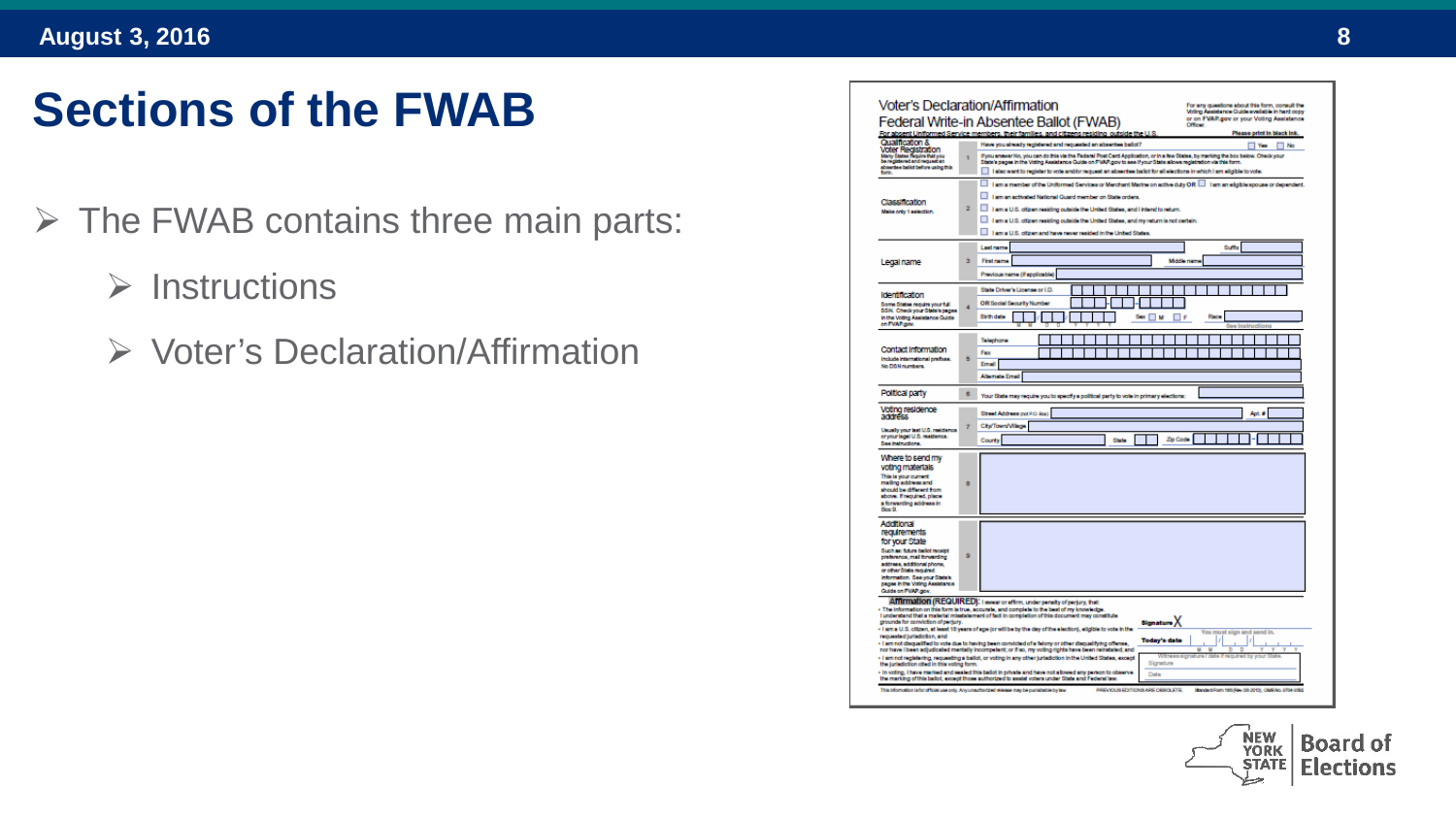#### **Sections of the FWAB**

- $\triangleright$  The FWAB contains three main parts:
	- $\triangleright$  Instructions
	- ▶ Voter's Declaration/Affirmation
	- Write-In Absentee Ballot

|                                                                                                                                                     | Official Federal Write-in Absentee Ballot                                                                                                                                                                                                                   |
|-----------------------------------------------------------------------------------------------------------------------------------------------------|-------------------------------------------------------------------------------------------------------------------------------------------------------------------------------------------------------------------------------------------------------------|
| for offices other than Federal offices. Consult the Voting Assistance Guide to determine your State's policy.                                       | Vote by writing the name and/or party affiliation of the candidate for whom you wish to vote. Some States allow the<br>Federal Wifte-In Absentee Ballot to be used by military and overseas voters in elections other than general elections or             |
| President/Vice President: [                                                                                                                         |                                                                                                                                                                                                                                                             |
| U.S. Senator*:                                                                                                                                      |                                                                                                                                                                                                                                                             |
| U.S. Representative/Delegate**/Resident Commissioner**:                                                                                             |                                                                                                                                                                                                                                                             |
| * Legal residents of the District of Columbia may vote only for President/Vice President and Delegate.<br>or Resident Commissioner to the Congress. | ** Legal residents of American Samoa, Guam, Puerto Rico and the U.S. Virgin Islands may vote only for Delegate                                                                                                                                              |
|                                                                                                                                                     | Addendum                                                                                                                                                                                                                                                    |
| State Senator, etc.). You may also indicate the ballot intiative and your vote for the initiative.                                                  | If you are eligible to use this ballot to vote for offices other than those listed above or for ballot initiatives, please indicate<br>In the spaces provided below, the office for which you wish to vote (for example: Governor, Attorney General, Mayor, |
| <b>Office / Ballot Initiative</b>                                                                                                                   | <b>Candidate Name, Party Affiliation,</b><br>or Initiative Vote                                                                                                                                                                                             |
|                                                                                                                                                     |                                                                                                                                                                                                                                                             |
|                                                                                                                                                     |                                                                                                                                                                                                                                                             |
|                                                                                                                                                     |                                                                                                                                                                                                                                                             |
|                                                                                                                                                     |                                                                                                                                                                                                                                                             |
|                                                                                                                                                     |                                                                                                                                                                                                                                                             |
|                                                                                                                                                     |                                                                                                                                                                                                                                                             |
|                                                                                                                                                     |                                                                                                                                                                                                                                                             |
|                                                                                                                                                     |                                                                                                                                                                                                                                                             |
|                                                                                                                                                     |                                                                                                                                                                                                                                                             |
|                                                                                                                                                     |                                                                                                                                                                                                                                                             |
|                                                                                                                                                     |                                                                                                                                                                                                                                                             |
|                                                                                                                                                     |                                                                                                                                                                                                                                                             |
|                                                                                                                                                     |                                                                                                                                                                                                                                                             |
|                                                                                                                                                     |                                                                                                                                                                                                                                                             |
|                                                                                                                                                     |                                                                                                                                                                                                                                                             |
|                                                                                                                                                     |                                                                                                                                                                                                                                                             |
|                                                                                                                                                     |                                                                                                                                                                                                                                                             |
|                                                                                                                                                     |                                                                                                                                                                                                                                                             |
|                                                                                                                                                     |                                                                                                                                                                                                                                                             |
| Itandard Form 188 (Rev 08-2013)                                                                                                                     |                                                                                                                                                                                                                                                             |

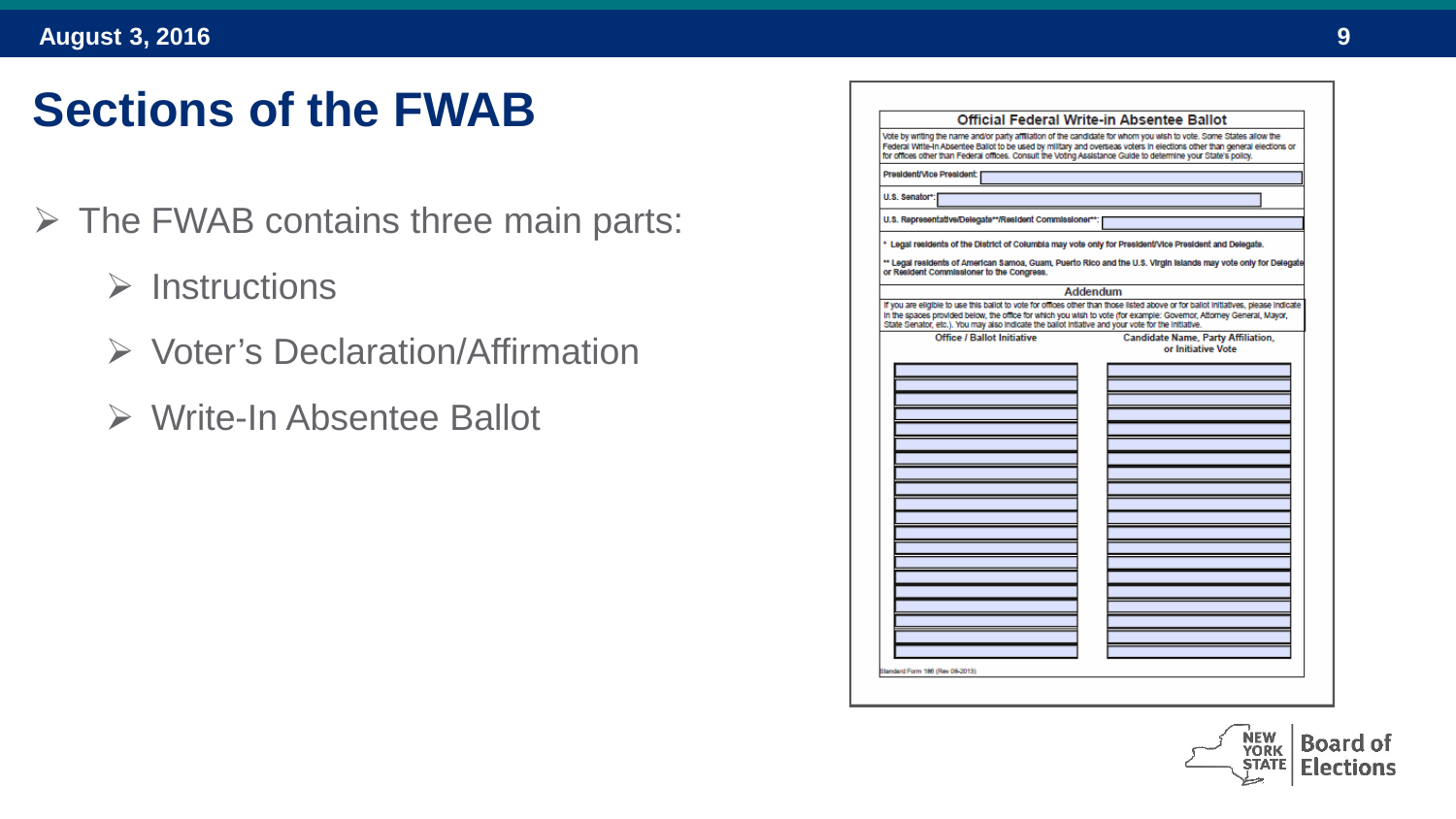### **A Closer Look…**

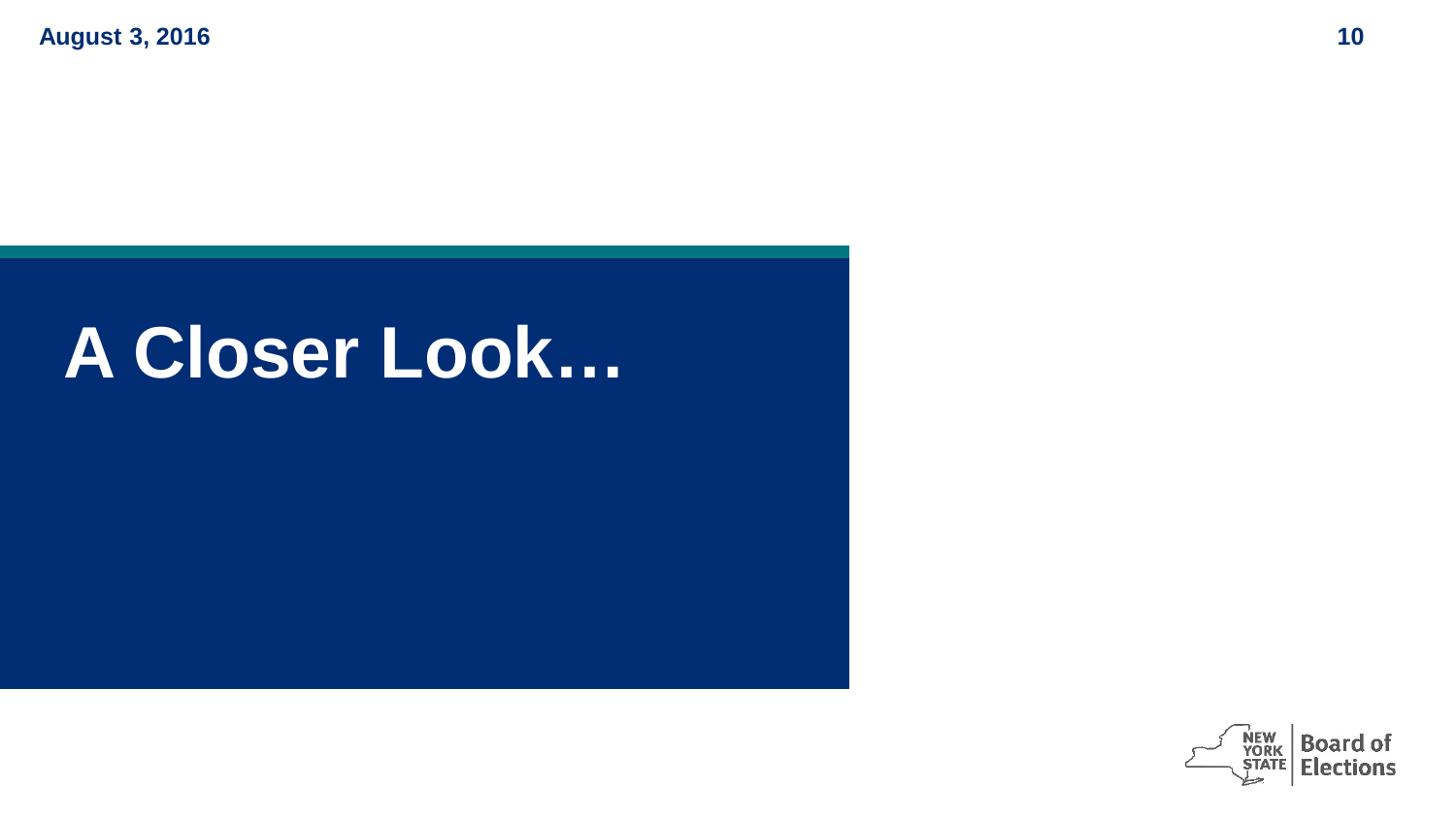#### Voter's Declaration/Affirmation Section

- $\triangleright$  Looks an awful lot like a **Federal Post Card Application (FPCA)**
- $\triangleright$  Can be used (just like an FPCA) to register a new voter or to act as a request for an absentee ballot from an existing voter.
- $\triangleright$  One notable difference between this part of the FWAB and the FPCA is the omission of a spot for a voter to state their preference with regard to method of transmission of their voting materials ("mail" is therefore assumed).

|                                                                                                                                                                                                                                                                 | or on FVAP.gov or your Voting Assistance<br>Federal Write-in Absentee Ballot (FWAB)<br>Officer.<br>For absent Uniformed Service members, their families, and citizens residing outside the U.S.<br>Please print in black ink.                                                                                                                                                                                                                                                                                                                                                                                                                                                                                                                                                                                                                                                                                                                                                 |  |  |
|-----------------------------------------------------------------------------------------------------------------------------------------------------------------------------------------------------------------------------------------------------------------|-------------------------------------------------------------------------------------------------------------------------------------------------------------------------------------------------------------------------------------------------------------------------------------------------------------------------------------------------------------------------------------------------------------------------------------------------------------------------------------------------------------------------------------------------------------------------------------------------------------------------------------------------------------------------------------------------------------------------------------------------------------------------------------------------------------------------------------------------------------------------------------------------------------------------------------------------------------------------------|--|--|
| Qualification &<br>Voter Registration<br>Many States Registration<br>absentee ballot before using this<br><b>Some</b>                                                                                                                                           | Have you already registered and requested an absentee ballot?<br><b>TYME</b> No<br>If you answer No, you can do this via the Federal Post Card Application, or in a few States, by marking the box below. Check your<br>State's pages in the Voting Assistance Guide on FVAP.gov to see if your State allows registration via this form.<br>п<br>I also want to register to vote and/or request an absentee ballot for all elections in which I am eligible to vote.                                                                                                                                                                                                                                                                                                                                                                                                                                                                                                          |  |  |
| Classification<br>Make only 1 selection.                                                                                                                                                                                                                        | I am a member of the Uniformed Services or Merchant Marine on active duty OR [11] I am an eligible spouse or dependent.<br>I am an activated National Guard member on State orders.<br>I am a U.S. different residing outside the United States, and I intend to return.<br>I am a U.S. others residing outside the United States, and my return is not certain.<br>I am a U.S. ditcen and have never resided in the United States.                                                                                                                                                                                                                                                                                                                                                                                                                                                                                                                                           |  |  |
| Legal name                                                                                                                                                                                                                                                      | <b>Suffs</b><br>Lestname<br>Findmanne<br>Middle name<br>Previous name (if applicable)                                                                                                                                                                                                                                                                                                                                                                                                                                                                                                                                                                                                                                                                                                                                                                                                                                                                                         |  |  |
| <b>Identification</b><br>Some States require your full<br>SSN. Checkyour State's pages<br>In the Voting Assistance Guide<br>on FVAP.cov.                                                                                                                        | State Driver's License or LD.<br><b>OR Social Security Number</b><br>Rape<br><b>Birth data</b><br><b>Sex</b><br>٠                                                                                                                                                                                                                                                                                                                                                                                                                                                                                                                                                                                                                                                                                                                                                                                                                                                             |  |  |
| Contact Information<br>Include International prefixes<br>No DSN numbers.                                                                                                                                                                                        | Telephone<br>Fax<br>Email<br><b>Alternate Email</b>                                                                                                                                                                                                                                                                                                                                                                                                                                                                                                                                                                                                                                                                                                                                                                                                                                                                                                                           |  |  |
| Political party                                                                                                                                                                                                                                                 | Your State may require you to specify a political party to vote in primary elections:                                                                                                                                                                                                                                                                                                                                                                                                                                                                                                                                                                                                                                                                                                                                                                                                                                                                                         |  |  |
| Voting residence<br>address<br>Usually your last U.S. residence<br>cryourlegal U.S. residence.<br>See Instructions                                                                                                                                              | Street Address Inst P.O. Rock<br>Ant. 6<br>City/Town/Vilage<br>Zip Code<br>Courty<br><b>State</b>                                                                                                                                                                                                                                                                                                                                                                                                                                                                                                                                                                                                                                                                                                                                                                                                                                                                             |  |  |
| Where to send my<br>voting materials<br>This is your ourner!<br>mailing address and<br>should be different from<br>above. If required, place<br>a forwarding address in<br>Bex 9.                                                                               |                                                                                                                                                                                                                                                                                                                                                                                                                                                                                                                                                                                                                                                                                                                                                                                                                                                                                                                                                                               |  |  |
| Additional<br>regulrements<br>for your State<br>Such as: future ballot receipt<br>preference, mail forwarding<br>address, additional phone,<br>or other State required<br>Information, See your State's<br>pages in the Voting Assistance<br>Guide on FVAP.gov. |                                                                                                                                                                                                                                                                                                                                                                                                                                                                                                                                                                                                                                                                                                                                                                                                                                                                                                                                                                               |  |  |
| grounds for conviction of parjury.<br>requested jurisdiction, and<br>the jurisdiction cited in this voting form.<br>the marking of this ballot, except those authorized to assist voters under State and Federal law                                            | Affirmation (REQUIRED). I wear or aften, under paraty of parjury, that<br>- The information on this form is true, accurate, and complete to the basi of my knowledge.<br>I understand that a material misstatement of fact in completion of this document may constitute<br><b>Signature</b> X<br>- I am a U.S. citizen, at least 15 years of age (or will be by the day of the election), eligible to vote in the<br>You must sign and send in.<br>ı.<br><b>Today's date</b><br>- I am not disqualified to vote due to having been convicted of a felony or other disqualifying offense,<br>nor have I been adjudicated mentally incompetent; or if so, my voting rights have been reinstated; and<br><b>VETWAR</b><br>- I am not registering, requesting a ballot, or voting in any other jurisdiction in the United States, except<br>LFW.<br>Signature<br>- In voting, I have marked and sealed this ballot in private and have not allowed any person to observe<br>Date |  |  |

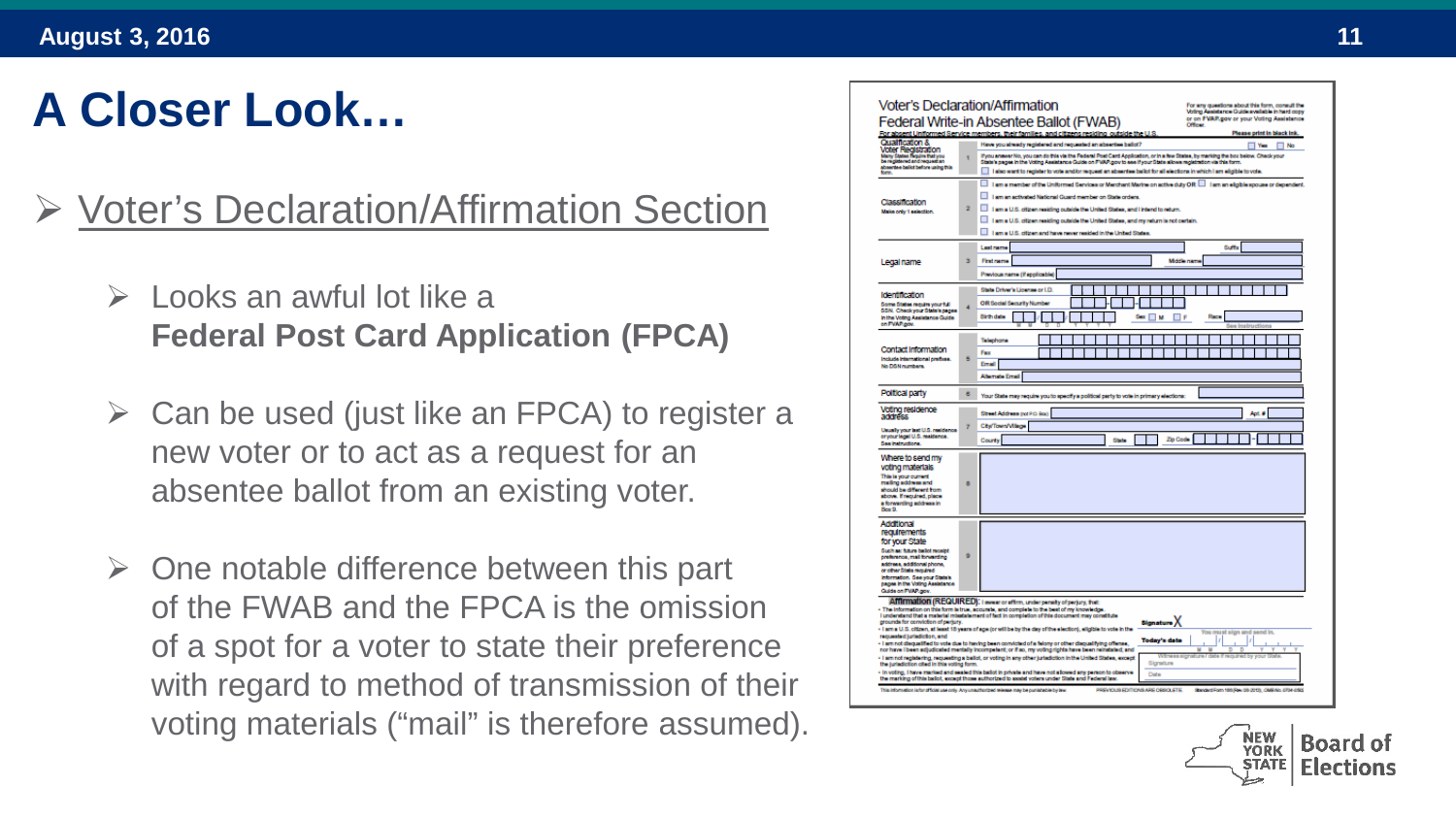Qualification & **Voter Registration** Many States require that you be registered and request an absentee ballot before using this form.

Have you already registered and requested an absentee ballot? **No** Yes If you answer No, you can do this via the Federal Post Card Application, or in a few States, by marking the box below. Check your State's pages in the Voting Assistance Guide on FVAP.gov to see if your State allows registration via this form. I also want to register to vote and/or request an absentee ballot for all elections in which I am eligible to vote.

 $\triangleright$  Another difference between this part of the FWAB and the FPCA is Section 1, which asks the voter to state their reason for using the FWAB:

 $\triangleright$  To act as a backup ballot if they have already requested an absentee ballot; or

 $\triangleright$  To register and/or request an absentee ballot

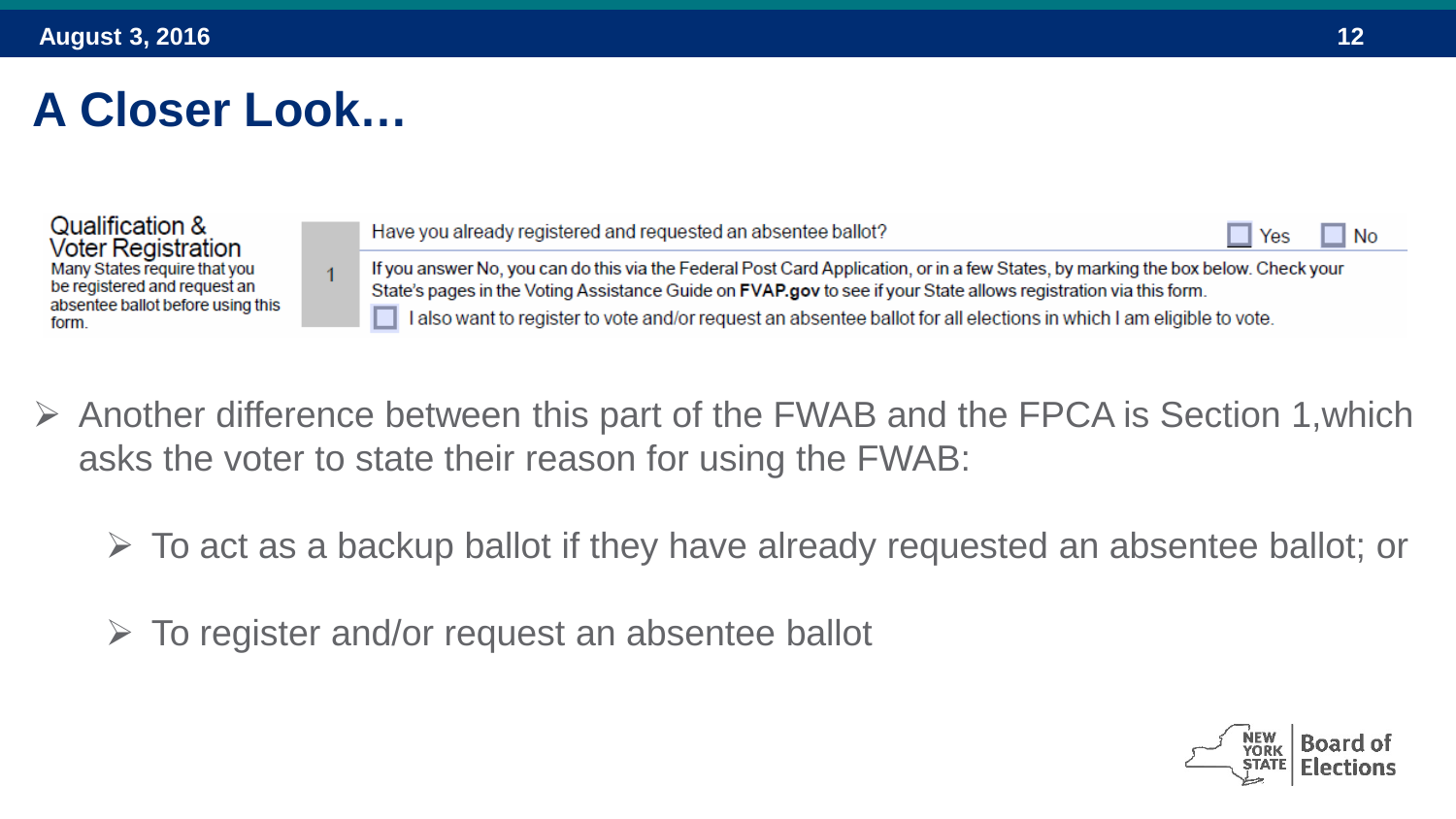- Write-In Absentee Ballot Section
	- $\triangleright$  The FWAB already contains spots for  $\cdot$ federal offices:
		- ▶ President/Vice President
		- U.S. Senator
		- **► U.S. Representative in Congress**

| Vote by writing the name and/or party affiliation of the candidate for whom you wish to vote. Some States allow the                                                                                                                                                                                                                                               |          | Official Federal Write-in Absentee Ballot                                                               |  |
|-------------------------------------------------------------------------------------------------------------------------------------------------------------------------------------------------------------------------------------------------------------------------------------------------------------------------------------------------------------------|----------|---------------------------------------------------------------------------------------------------------|--|
| Federal Witte-In Absentee Ballot to be used by military and overseas voters in elections other than general elections or                                                                                                                                                                                                                                          |          |                                                                                                         |  |
|                                                                                                                                                                                                                                                                                                                                                                   |          | mode de la eman i quante omnoce. Compan ano voenign aproximito, cialdo lo docennino your Claro o poney. |  |
| President/Vice President:                                                                                                                                                                                                                                                                                                                                         |          |                                                                                                         |  |
| U.S. Senator*:                                                                                                                                                                                                                                                                                                                                                    |          |                                                                                                         |  |
| U.S. Representative/Delegate**/Resident Commissioner**:                                                                                                                                                                                                                                                                                                           |          |                                                                                                         |  |
| . Legal residents of the District of Columbia may vote only for President/Vice President and Delegate.                                                                                                                                                                                                                                                            |          |                                                                                                         |  |
| ** Legal residents of American Samoa, Guam, Puerto Rico and the U.S. Virgin Islands may vote only for Delegate<br>or Resident Commissioner to the Congress.                                                                                                                                                                                                       |          |                                                                                                         |  |
|                                                                                                                                                                                                                                                                                                                                                                   | Addendum |                                                                                                         |  |
| If you are eligible to use this ballot to vote for offices other than those listed above or for ballot initiatives, please indicate<br>In the spaces provided below, the office for which you wish to vote (for example: Governor, Attorney General, Mayor,<br>State Senator, etc.). You may also indicate the ballot intiative and your vote for the initiative. |          |                                                                                                         |  |
| <b>Office / Ballot Initiative</b>                                                                                                                                                                                                                                                                                                                                 |          | <b>Candidate Name, Party Affiliation.</b><br>or Initiative Vote                                         |  |
|                                                                                                                                                                                                                                                                                                                                                                   |          |                                                                                                         |  |
|                                                                                                                                                                                                                                                                                                                                                                   |          |                                                                                                         |  |
|                                                                                                                                                                                                                                                                                                                                                                   |          |                                                                                                         |  |
|                                                                                                                                                                                                                                                                                                                                                                   |          |                                                                                                         |  |
|                                                                                                                                                                                                                                                                                                                                                                   |          |                                                                                                         |  |
|                                                                                                                                                                                                                                                                                                                                                                   |          |                                                                                                         |  |
|                                                                                                                                                                                                                                                                                                                                                                   |          |                                                                                                         |  |
|                                                                                                                                                                                                                                                                                                                                                                   |          |                                                                                                         |  |
|                                                                                                                                                                                                                                                                                                                                                                   |          |                                                                                                         |  |
|                                                                                                                                                                                                                                                                                                                                                                   |          |                                                                                                         |  |
|                                                                                                                                                                                                                                                                                                                                                                   |          |                                                                                                         |  |
|                                                                                                                                                                                                                                                                                                                                                                   |          |                                                                                                         |  |
|                                                                                                                                                                                                                                                                                                                                                                   |          |                                                                                                         |  |
|                                                                                                                                                                                                                                                                                                                                                                   |          |                                                                                                         |  |
|                                                                                                                                                                                                                                                                                                                                                                   |          |                                                                                                         |  |
|                                                                                                                                                                                                                                                                                                                                                                   |          |                                                                                                         |  |
|                                                                                                                                                                                                                                                                                                                                                                   |          |                                                                                                         |  |
|                                                                                                                                                                                                                                                                                                                                                                   |          |                                                                                                         |  |
|                                                                                                                                                                                                                                                                                                                                                                   |          |                                                                                                         |  |
|                                                                                                                                                                                                                                                                                                                                                                   |          |                                                                                                         |  |

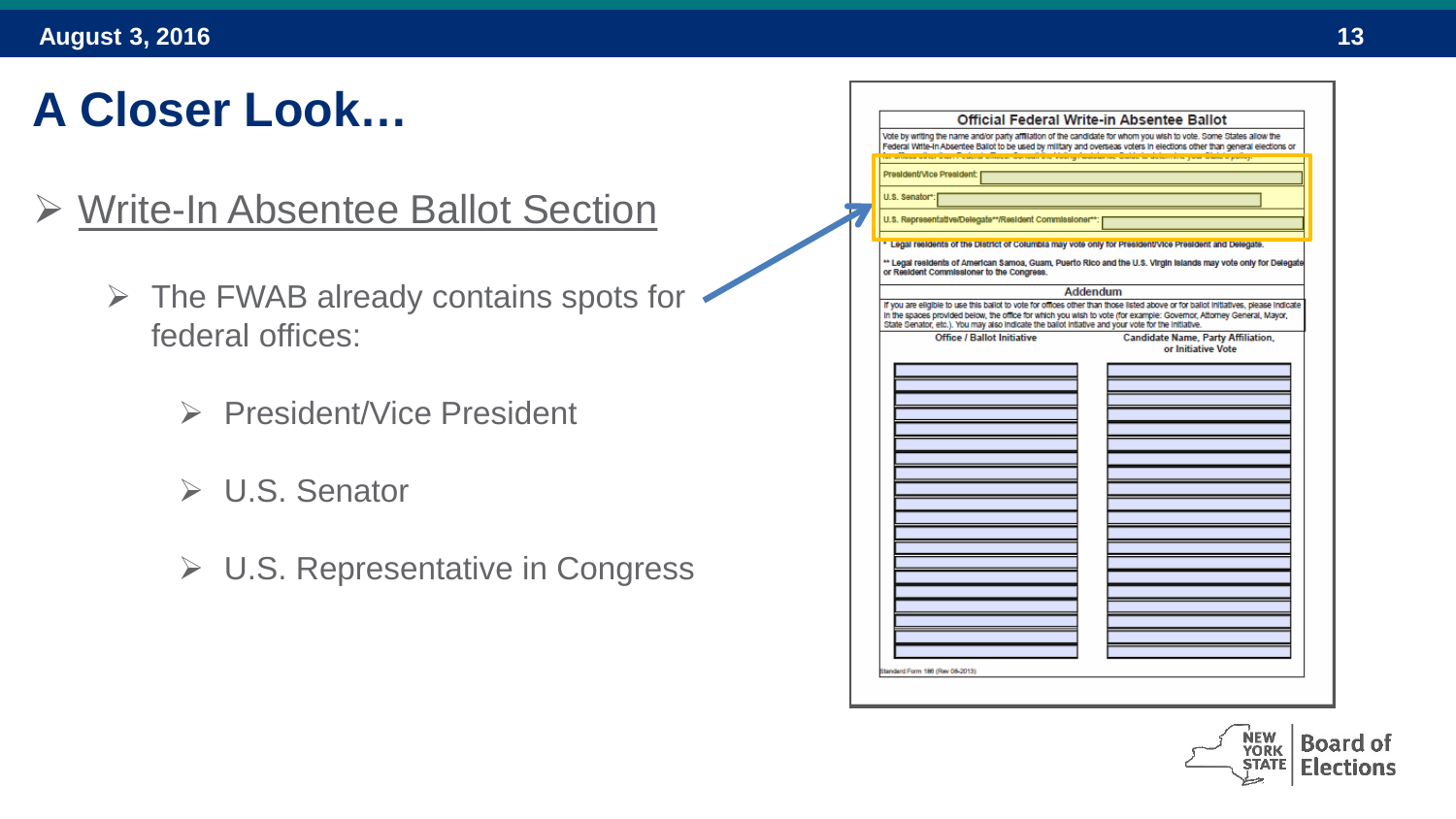#### Write-In Absentee Ballot Section

 $\triangleright$  The FWAB also allows for a voter to state additional offices or ballot initiatives that they are eligible to vote for, along with a space for them to state their vote in the form of a Candidate Name, Party Affiliation or Initiative Vote for each enumerated contest.

| for offices other than Federal offices. Consult the Voting Assistance Guide to determine your State's policy, | Vote by writing the name and/or party affiliation of the candidate for whom you wish to vote. Some States allow the<br>Federal Wifte-In Absentee Ballot to be used by military and overseas voters in elections other than general elections or             |
|---------------------------------------------------------------------------------------------------------------|-------------------------------------------------------------------------------------------------------------------------------------------------------------------------------------------------------------------------------------------------------------|
| President/Vice President:                                                                                     |                                                                                                                                                                                                                                                             |
| U.S. Senator*:                                                                                                |                                                                                                                                                                                                                                                             |
| U.S. Representative/Delegate**/Resident Commissioner**:                                                       |                                                                                                                                                                                                                                                             |
| or Resident Commissioner to the Congress.                                                                     | * Legal residents of the District of Columbia may vote only for President/Vice President and Delegate.<br>** Legal residents of American Samoa, Guam, Puerto Rico and the U.S. Virgin Islands may vote only for Delegate                                    |
|                                                                                                               | Addendum                                                                                                                                                                                                                                                    |
| State Senator, etc.). You may also indicate the ballot intiative and your vote for the initiative.            | If you are eligible to use this ballot to vote for offices other than those listed above or for ballot initiatives, please indicate<br>In the spaces provided below, the office for which you wish to vote (for example: Governor, Attorney General, Mayor, |
| <b>Office / Ballot Initiative</b>                                                                             | <b>Candidate Name, Party Affiliation,</b>                                                                                                                                                                                                                   |
|                                                                                                               |                                                                                                                                                                                                                                                             |
| Standard Form 188 (Rev 08-2013)                                                                               |                                                                                                                                                                                                                                                             |

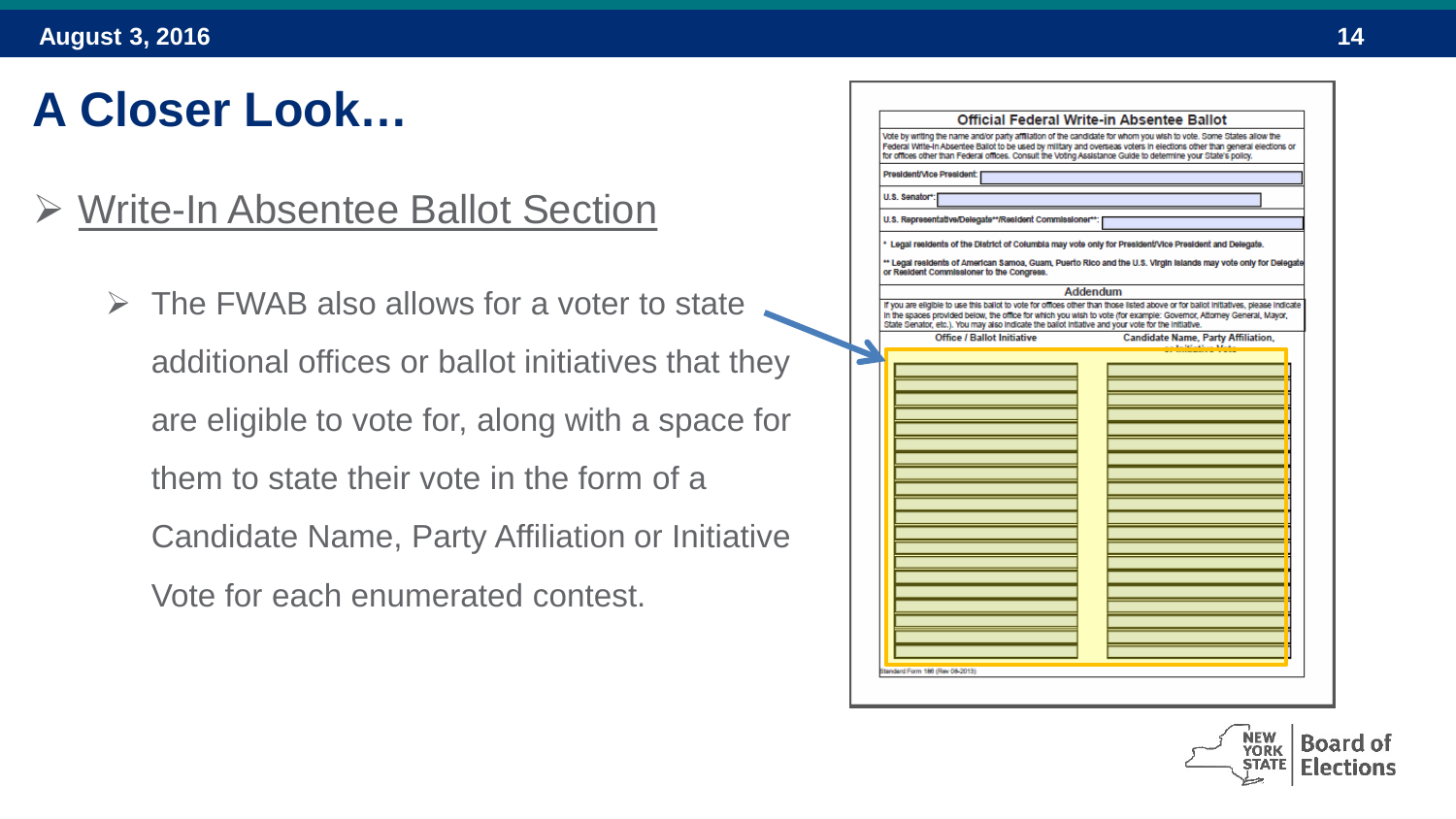# **How Should a County Board Canvass a FWAB?**

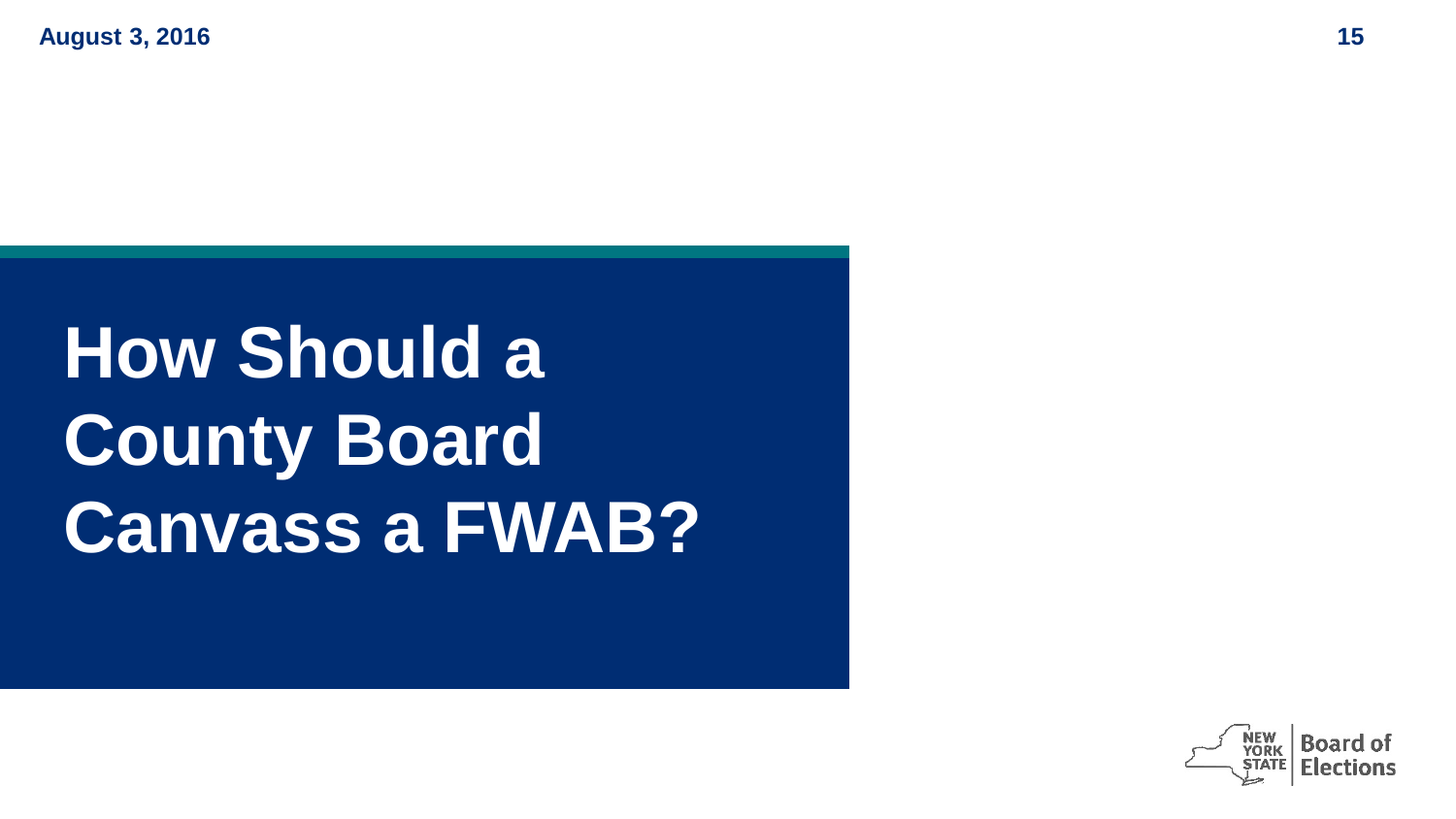#### **How Should a County Board Canvass a FWAB?**

- If a FWAB contains the name of a person or persons in the space provided for a vote for any office, such ballot shall be counted as a vote for such person or persons.
- A vote for a person who is the candidate of a party or independent body either for president or vice president shall be deemed to be a vote for both the candidates of such party or independent body for such offices.
- If such a ballot contains the name of a party or independent body in the space provided for a vote for any office, such ballot shall be deemed to be a vote for the candidate or candidates, if any, of such party or independent body for such office.

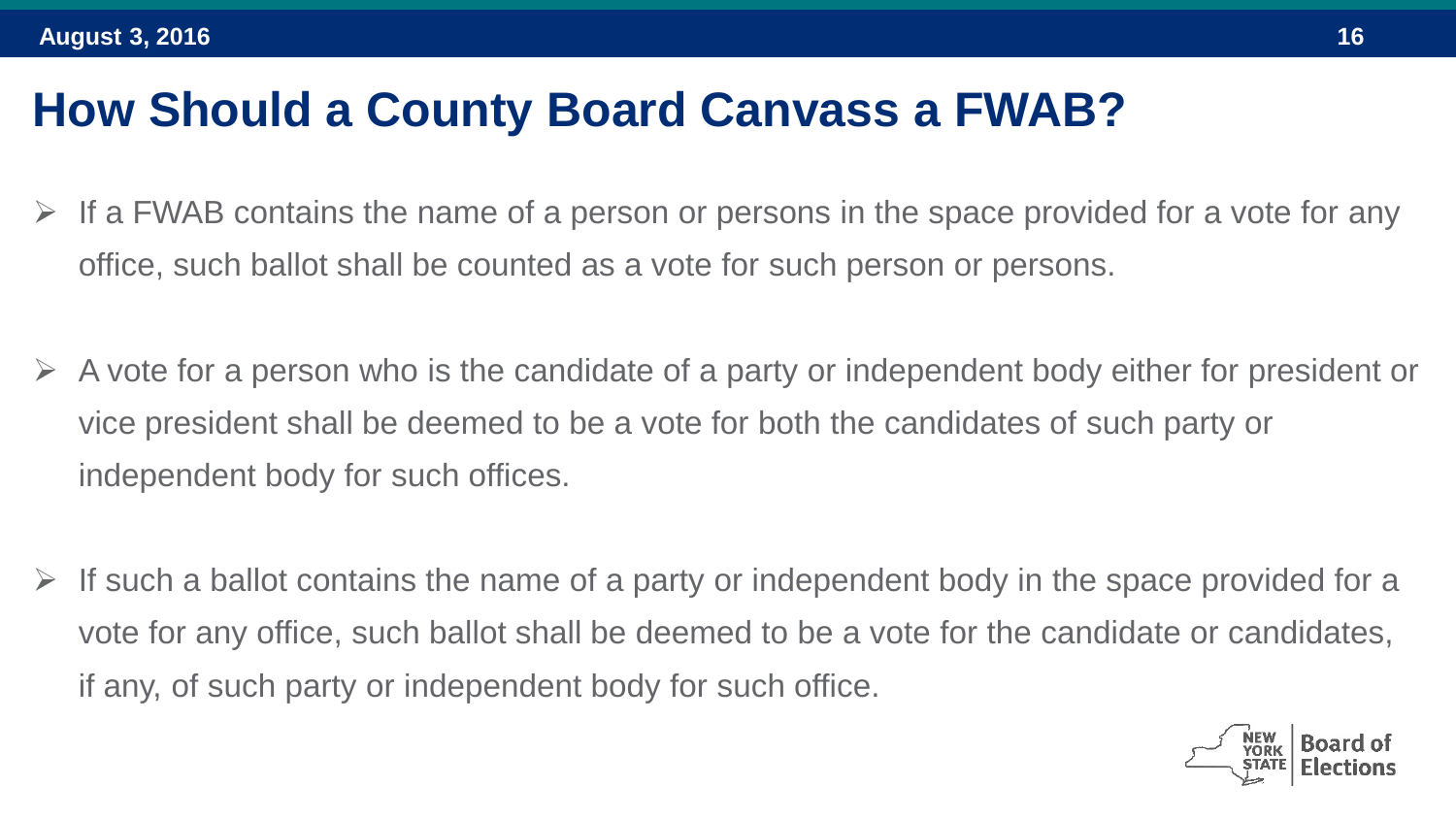#### **How Should a County Board Canvass a FWAB?**

- In the case of the offices of president and vice-president a vote cast for a candidate, either directly or by writing in the name of a party or independent body, shall also be deemed to be votes for the electors supporting such candidate.
- Any abbreviation, misspelling or other minor variation in the form of the name of a candidate or a party or independent body shall be disregarded in determining the validity of the ballot, if the intention can be ascertained.

*See §§ 9-209(2)(b)(iv) & 6210.13 for more information on canvassing FWABs*

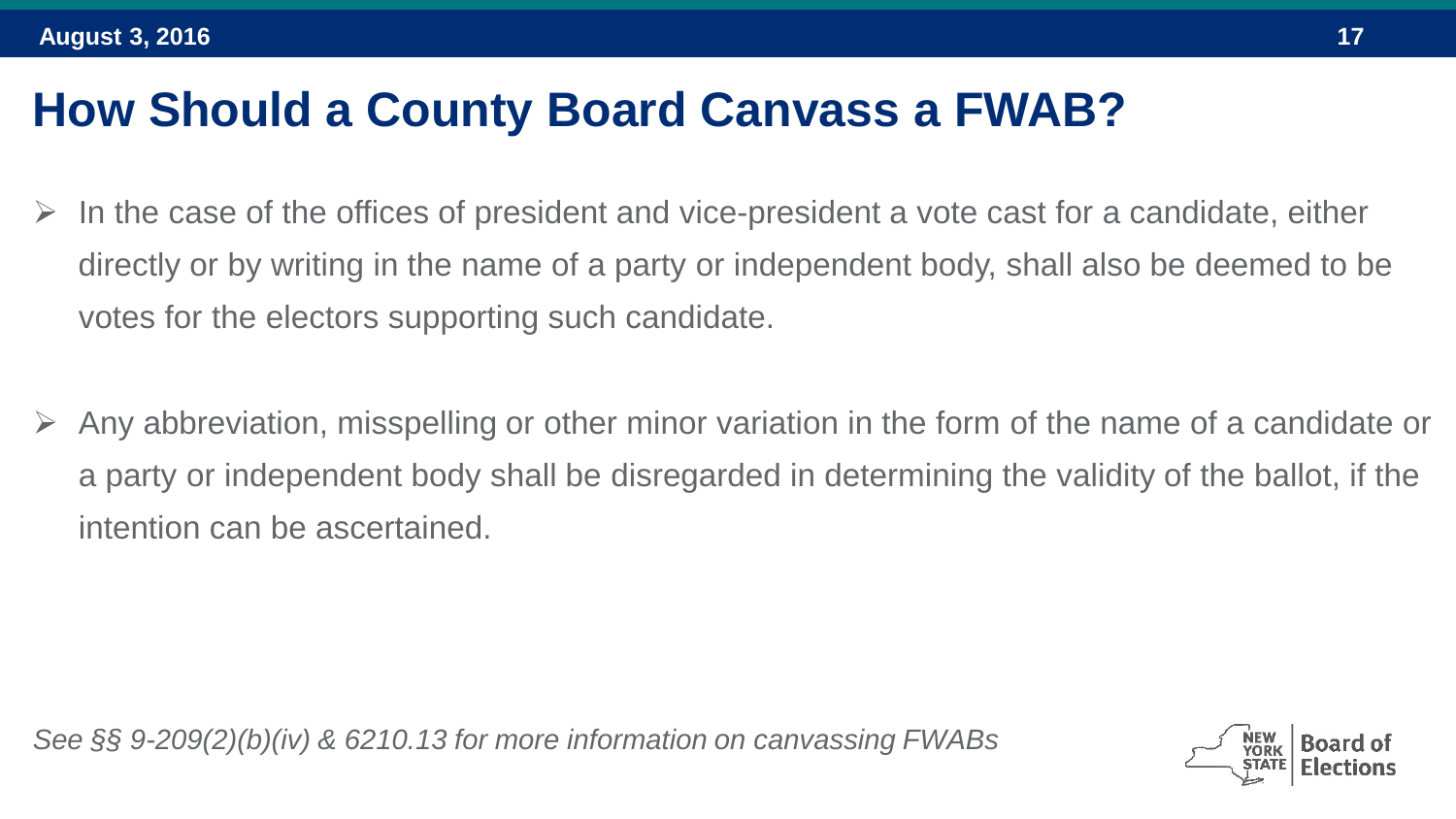**When Should a County Board NOT Canvass a FWAB?**

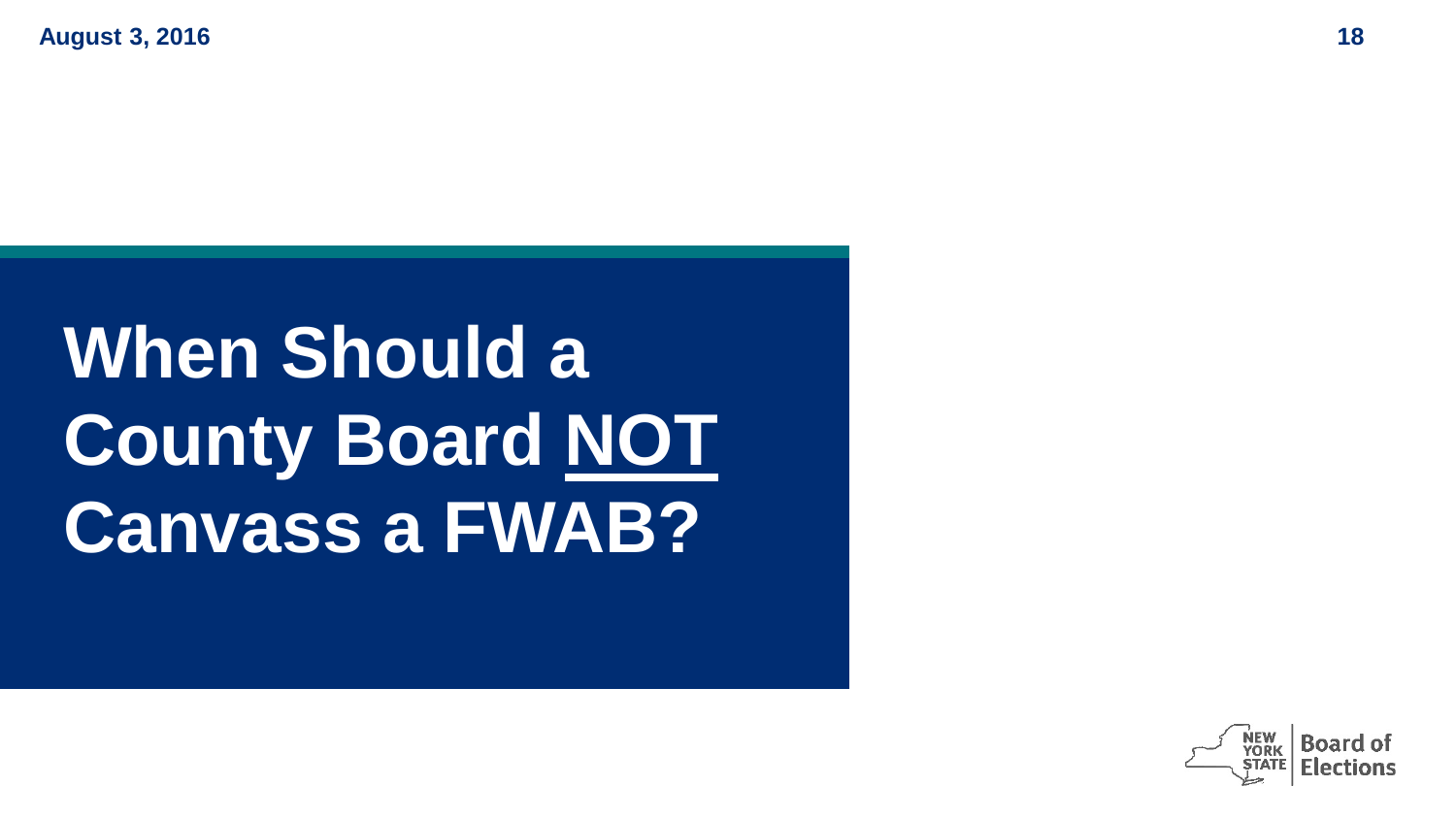#### **When Should a County Board NOT Canvass a FWAB?**

- $\triangleright$  If an individual returns a FWAB to a County Board with all sections completed, but is either not already registered or is a registered voter but has not submitted a request for an absentee ballot.
- In this scenario, a board should use the FWAB to register the individual as a voter and/or treat it as a request for an absentee ballot.
	- $\triangleright$  If possible, the board should attempt to transmit an official ballot to the voter.
	- $\triangleright$  If timely receipt of an official ballot is in doubt, the board should also attempt to advise the voter that their originally submitted FWAB cannot be canvassed, but that they would now be eligible to return a newly completed FWAB.

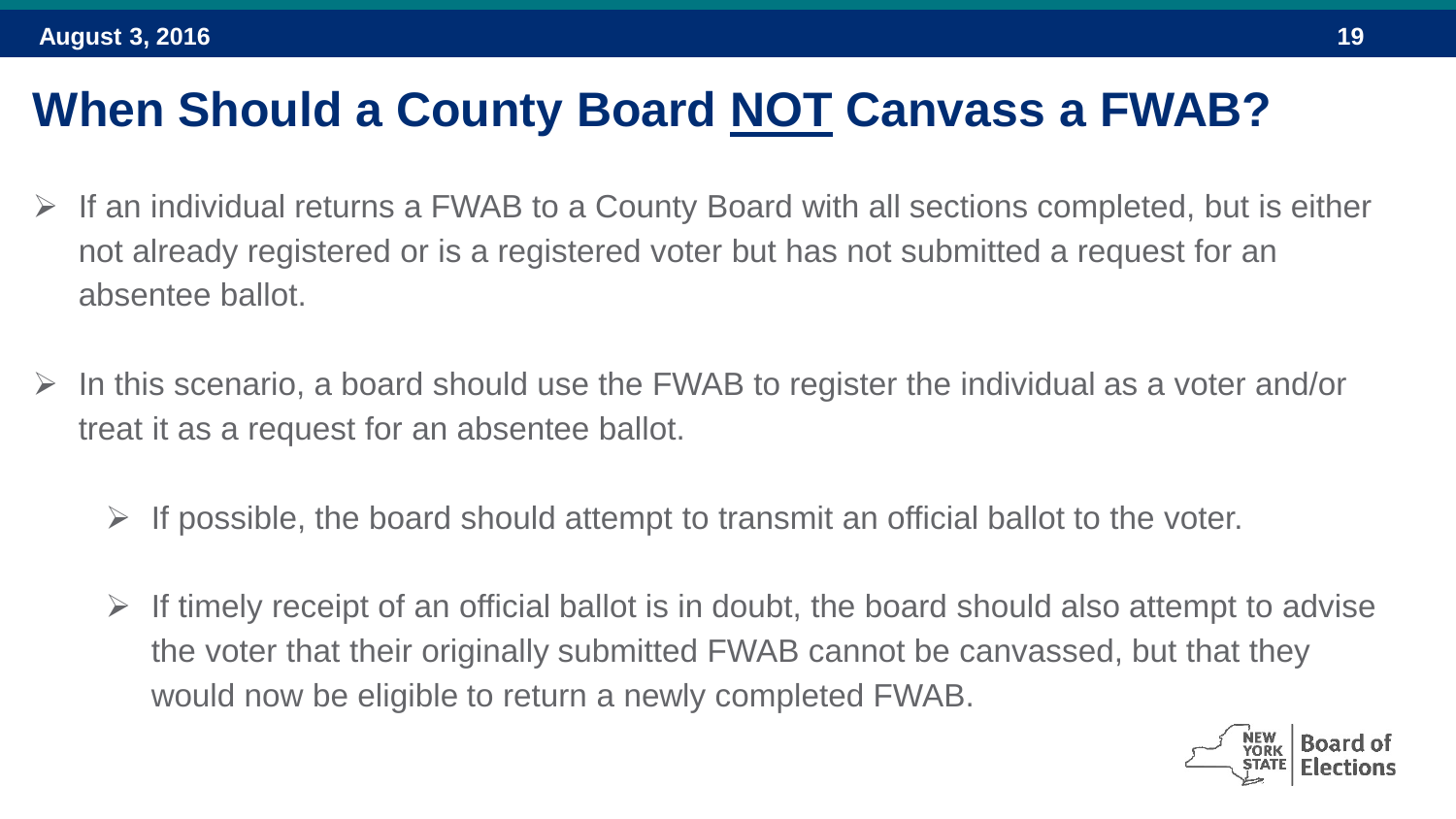#### **When Should a County Board NOT Canvass a FWAB?**

 $\triangleright$  If a voter timely returns both a FWAB and an official absentee ballot to a County Board, the official ballot should always be the one ballot canvassed by the board, regardless of the order in which they were received.

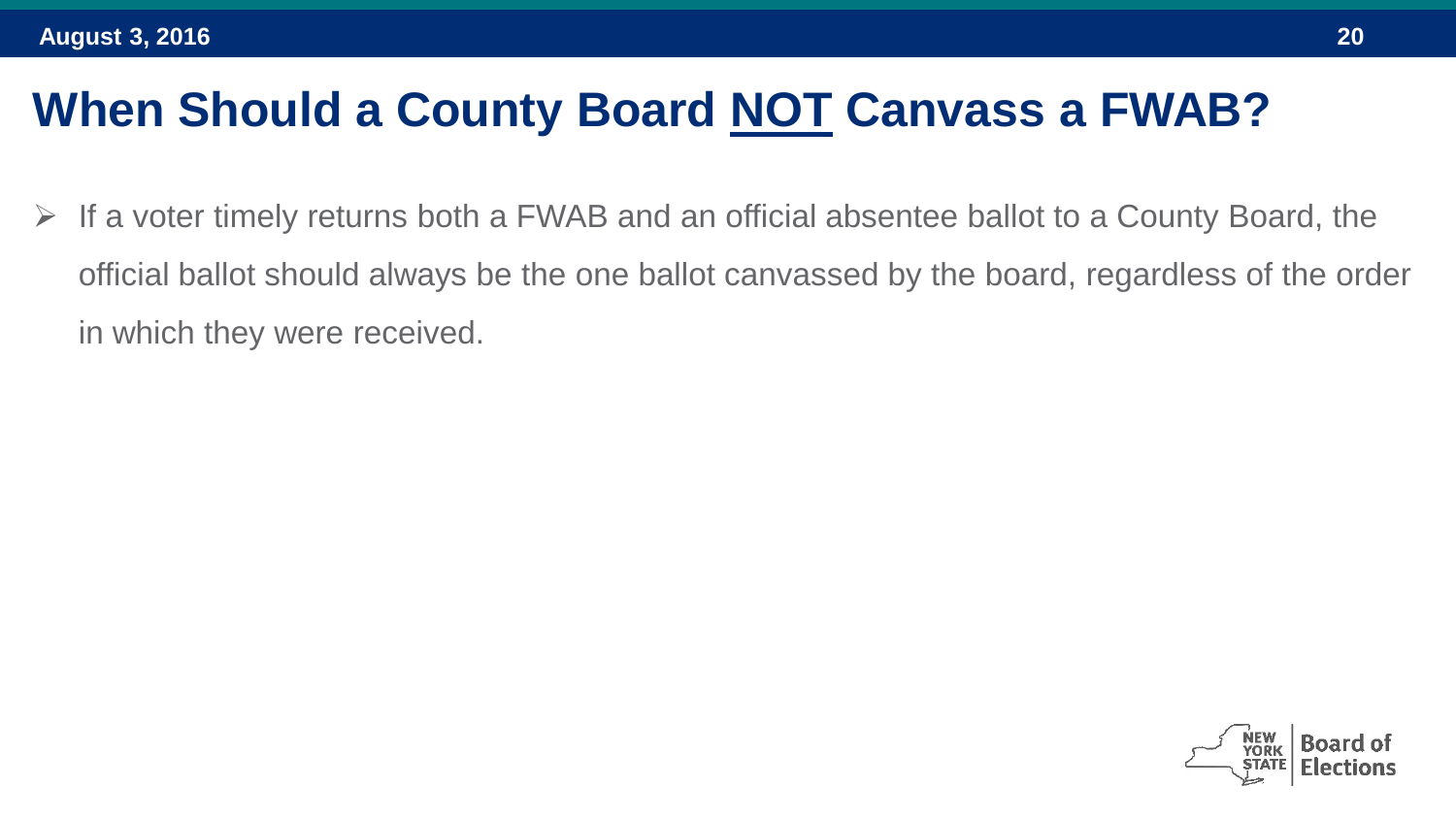# **Other Uses of the FWAB**

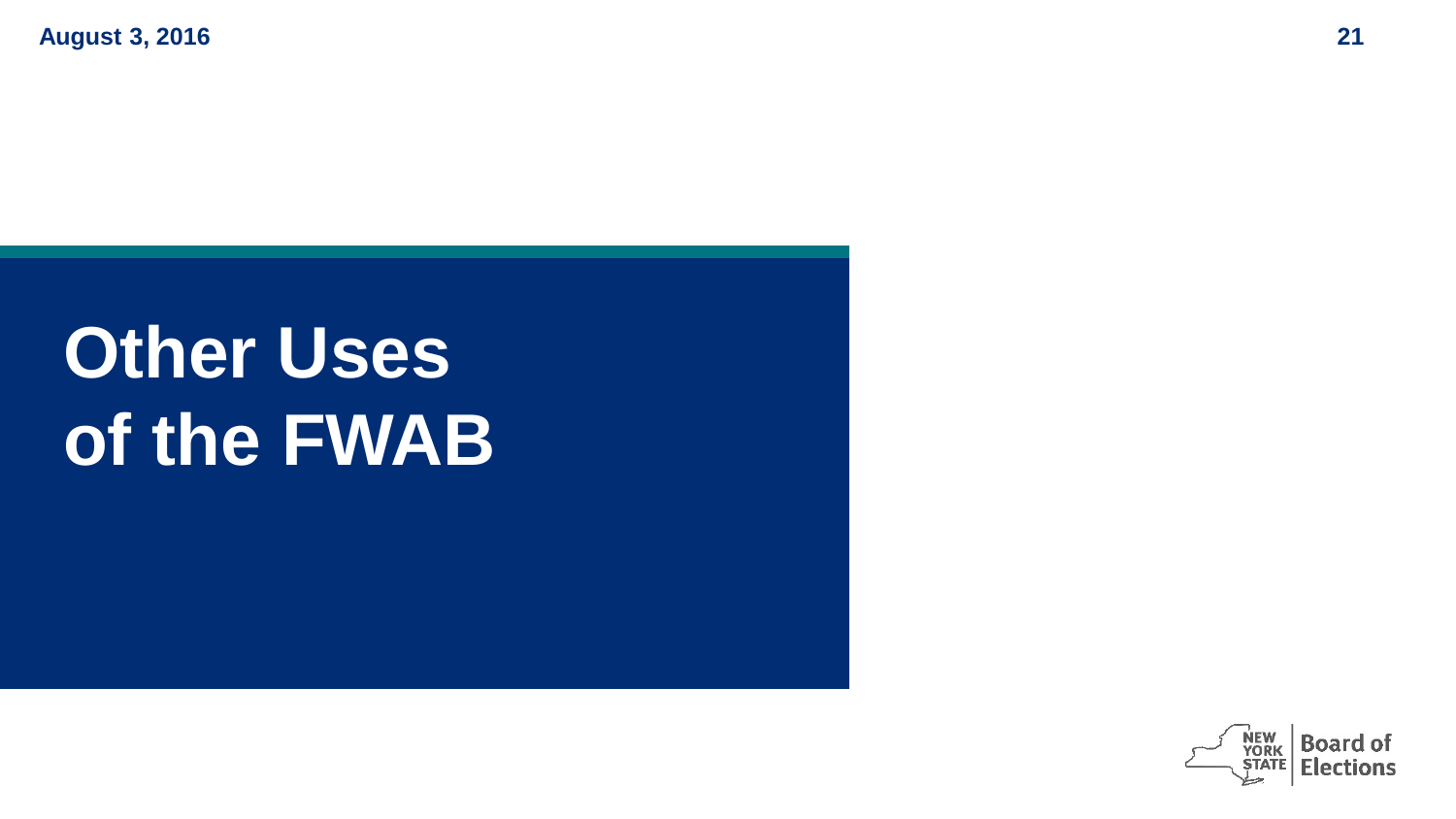#### **Other Uses of the FWAB**

 If a board of elections has been **served with a court order restraining or enjoining the issuance of ballots,** and is unable to transmit ballots to military and/or special federal voters by the applicable statutory deadline, they shall transmit, in the preferred method of transmission designated by the voter, a FWAB to all such voters eligible to vote in the election.

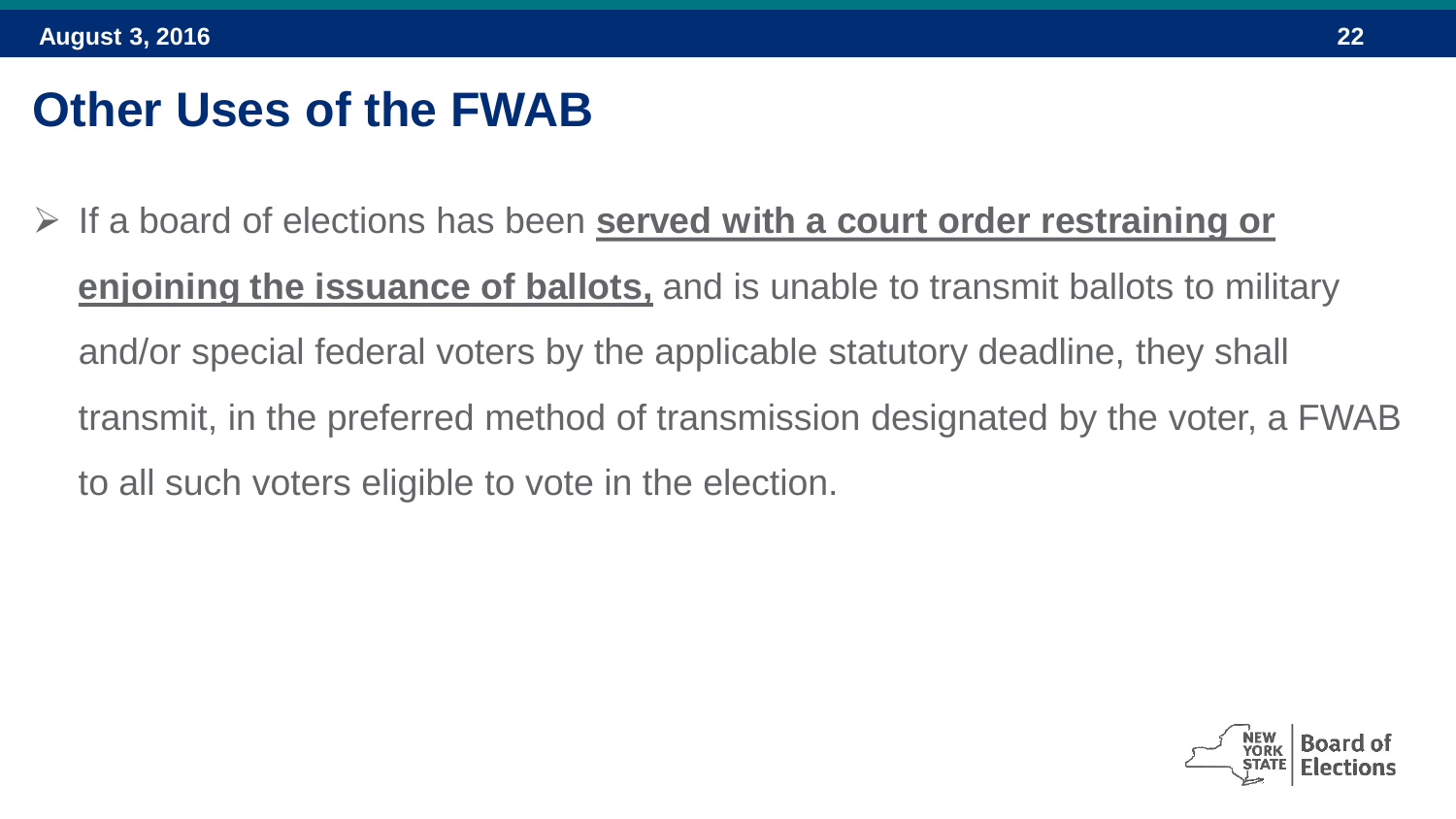### **FWAB Resources**

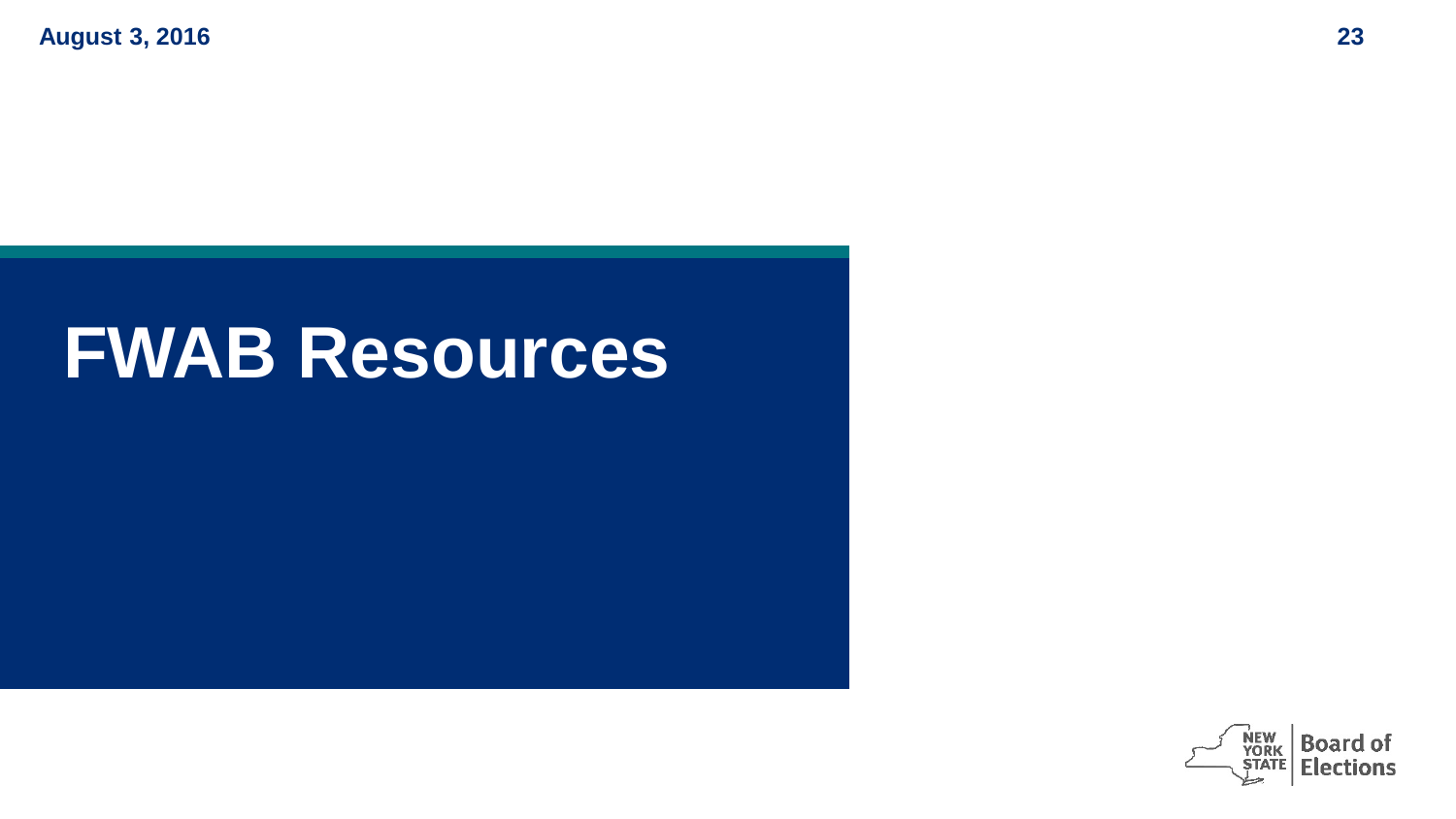#### **FWAB Resources**



- The web site of the **Federal Voting Assistance Program (FVAP)**, [https://www.fvap.gov,](https://www.fvap.gov/) is a great place for voters and election administrators alike to find useful information on the FWAB.
- $\triangleright$  The FVAP site also provides a FWAB Wizard which walks a voter through the process of completing a FWAB, including access to specific contest and candidate information based on the voter's address.